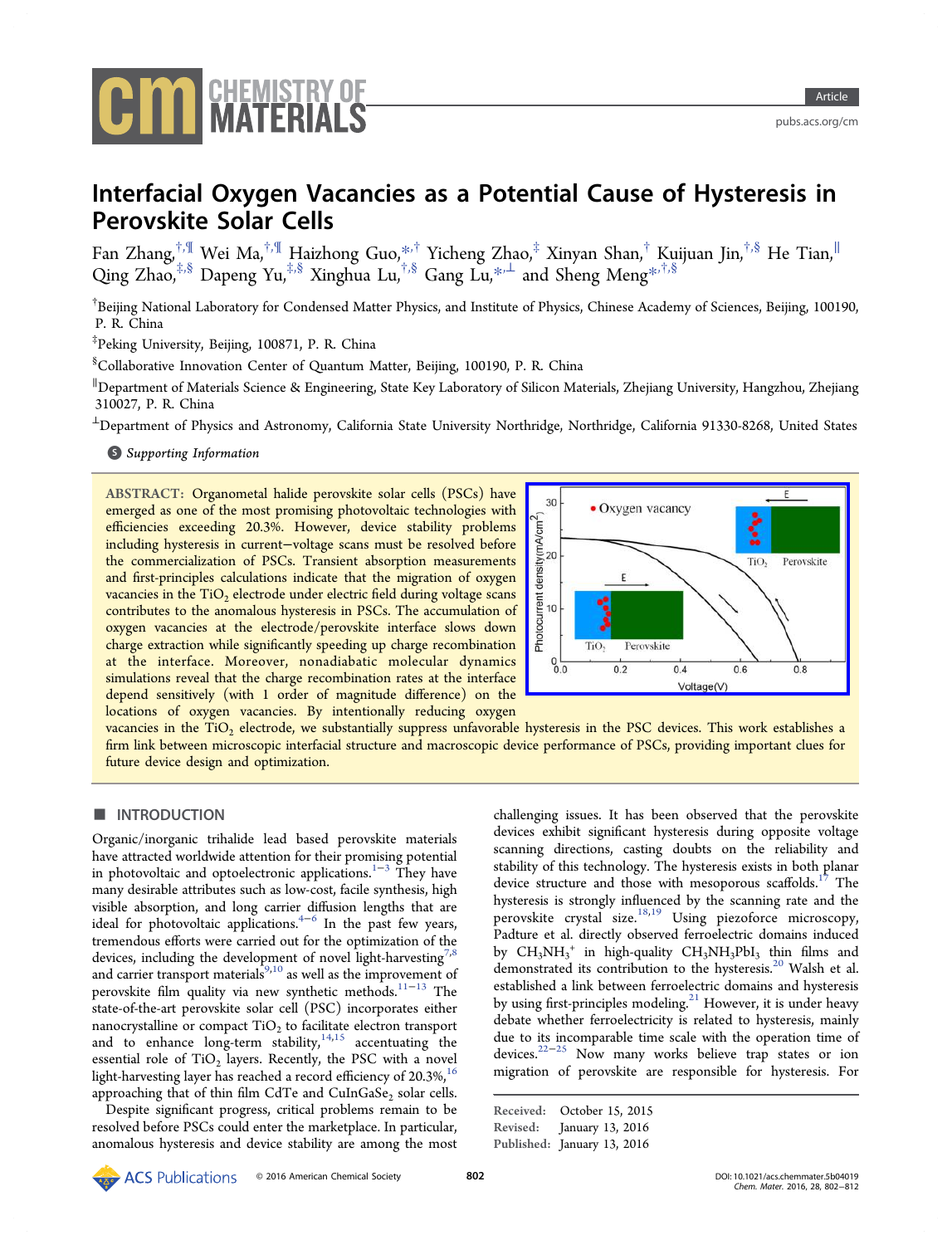<span id="page-1-0"></span>

Figure 1. (a) TiO<sub>2</sub> single crystals with different V<sub>O</sub> densities are transparent or blue. (From left to right: TiO<sub>2</sub> without treatment, annealed at 0.1 and 0.02 atm oxygen pressure.) (b) UV–vis absorption spectra of different TiO<sub>2</sub> single crystals. (c) XRD patterns of pure TiO<sub>2</sub> and TiO<sub>2</sub> treated with various amounts of oxygen vacancies. (d) An enlarged view of the spectra in (c).

example, by fullerene passivation in planar PSCs, Huang et al. and Sargent et al. were able to eliminate hysteresis. It was hence speculated that defects in perovskite lattice and surface could trap carriers, leading to hysteresis.26−<sup>28</sup> More serious hysteresis was observed after applying constant electric field to PSC devices. The switchable photovo[lta](#page-9-0)i[c e](#page-9-0)ffect was explained by ion migration within the perovskite layer. $29,30$ 

Recently, Snaith et al. showed theoretically that both ion migration and electronic charge traps, ser[ving a](#page-9-0)s recombination centers, were responsible for adverse hysteresis in PSC.<sup>31</sup> The paper does not explain the details of mobile ions or carrier traps. By doping zirconium or lithium into the  $TiO<sub>2</sub>$  ele[ctr](#page-9-0)ode, Ginger et al. and Im et al. improved the power conversion efficiency (PCE) and suppressed hysteresis of perovskite solar cells.<sup>32,33</sup> Therefore, carrier traps in TiO<sub>2</sub> is also an important factor influencing the anomalous hysteresis in PSC. To further inve[sti](#page-9-0)[gat](#page-10-0)e the microscopic origins of hysteresis and give guidance to solve the hysteresis problem, detailed understanding of the interfacial photophysics in PSC is urgently needed.

In this work, we systematically investigate how interfacial oxygen vacancies  $(V<sub>O</sub>)$  may influence the electron transfer rates, thus resulting in anomalous hysteresis in PSCs. By employing a combination of transient absorption (TA) spectra, timeresolved photoluminescence (PL) spectra and first-principles nonadiabatic molecular dynamics  $(NAMD)^{34,35}$  based on timedependent density-functional theory (TDDFT), we find that oxygen vacancies at the  $TiO<sub>2</sub>$  surface co[uld a](#page-10-0)ct as traps for photoexcited electrons. With a higher concentration of oxygen vacancies, photoexcited electron injection from perovskite to  $TiO<sub>2</sub>$  is slowed down, while the charge recombination rate is

dramatically increased. NAMD simulations show that the electron−hole recombination dynamics at the interface depends strongly on the position of oxygen vacancies. These vacancies could migrate during the voltage scans, resulting in contrasting device performances depending on the scanning directions. Therefore, the interfacial oxygen vacancies are identified as one of the microscopic origins of anomalous hysteresis, which have been largely ignored up to now. More importantly, we show that the hysteresis can be suppressed by reducing the interfacial oxygen vacancies.

## ■ RESULTS

Controlling Oxygen Vacancy Density. Previous works have shown that defects in bulk and perovskite surface could trap carriers, giving rise to anomalous hysteresis in  $TiO<sub>2</sub>$ PSCs.<sup>26−28</sup> Here we find that oxygen vacancies  $(V<sub>O</sub>)$  in electron transport layer  $TiO<sub>2</sub>$  have the same detrimental effect. First [of al](#page-9-0)l, a link between  $V<sub>O</sub>$  and hysteresis should be confirmed. A straightforward way is to control the  $V<sub>O</sub>$  density and see whether the hysteresis of PSCs is influenced. In this work, we intentionally manipulated  $V<sub>O</sub>$  density in TiO<sub>2</sub> mainly by annealing it in different atmosphere or by plasma treatment.

The existence of oxygen vacancies in treated  $TiO<sub>2</sub>$  can be characterized by UV−vis absorption spectra and XRD. Here we adopt the  $TiO<sub>2</sub>$  single crystal as a simple model. For  $TiO<sub>2</sub>$ without any treatment, it has an optical bandgap of 3 eV. Therefore, it cannot absorb visible light (Figure 1a,b). When oxygen vacancies are introduced into  $TiO<sub>2</sub>$ , electrons trapped in localized states within the bandgap can be excited to the conduction band, leading to strong absorption in the visible range (Figure 1a,b).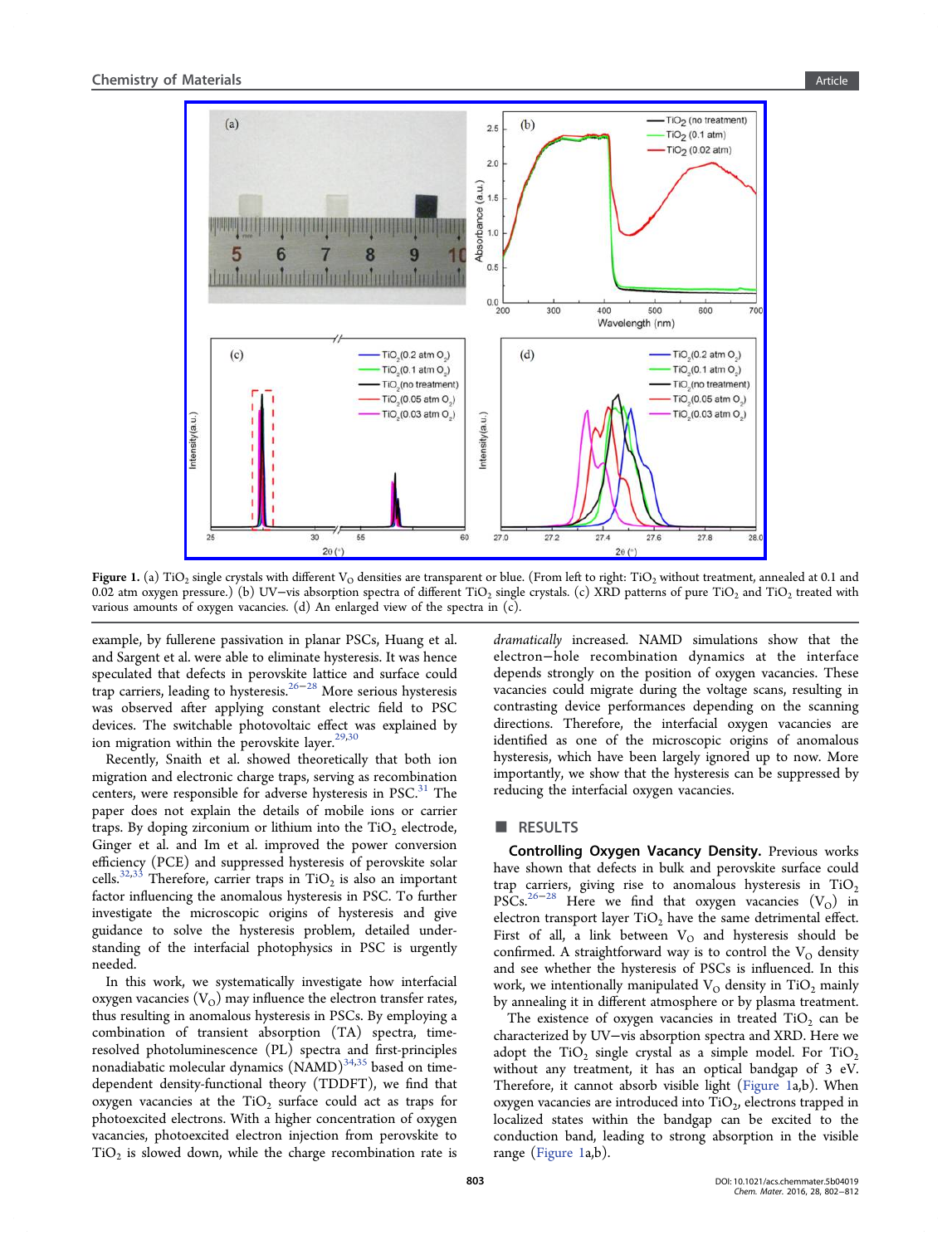<span id="page-2-0"></span>

Figure 2. (a): Cross-sectional image of perovskite solar cell device based on mesoporous TiO<sub>2</sub>. (b): Diagram of charge transfer process in devices. (c)−(f): The stabilized current−voltage (I−V) curves for perovsktie solar cells with TiO2 photoanode annealed at different oxygen pressure, measured under AM 1.5G (100 mW/cm<sup>2</sup>) illumination. (c) P25 TiO<sub>2</sub>, TiO<sub>2</sub> pretreated in oxygen pressure of 0.02 atm (d), 0.03 atm (e), and 1 atm (f). Insets are SEM images of  $TiO<sub>2</sub>$  nanocrystals.

However, when Vo density is low, UV−vis absorption measurement cannot distinguish the difference between  $TiO<sub>2</sub>$ treated in high oxygen pressures from  $P_{O_2}$  = 0.03 to 0.2 atm by heating at 900 °C for 24 h ( $P<sub>O<sub>2</sub></sub>$  is defined as oxygen partial pressure, 1 atm =1.01  $\times$  10<sup>5</sup> Pa). Figure 1b shows an example for TiO<sub>2</sub> annealed in P<sub>O2</sub> = 0.1 atm (green curve). Its absorption spectrum nearly overl[aps with](#page-1-0)  $TiO<sub>2</sub>$  perfect crystal without any treatment.

We apply XRD to distinguish the small differences between  $TiO<sub>2</sub>$  substrates upon heat treatments under different  $P<sub>O<sub>2</sub></sub>$ . The XRD patterns for  $TiO<sub>2</sub>$  treated under different  $P<sub>O<sub>2</sub>}</sub>$  are shown in Figure 1 (Figure 1c for wide angle XRD and Figure 1d is an enlarged view of Figure 1c between 27.0° and 28.0°). From [Figure 1c](#page-1-0) we fi[nd th](#page-1-0)at all the samples exhibit p[ure rutile](#page-1-0) phase, suggesting that o[xygen dop](#page-1-0)ing does not change the phase of TiO<sub>2</sub>. The peak at about 27.4 $\degree$  is assigned to the rutile (110) diffraction. There is an obvious shift in the peak position, which indicates that there is a change in the spatial separation distance between neighboring  $TiO<sub>2</sub>$  (110) lattice planes. Using the Bragg equation, the (110) crystal plane spacing is calculated to be enlarged from 3.242 to 3.262 Å with oxygen pressure

decreasing from 0.2 to 0.03 atm. It has been reported that oxygen removal lead to repelling between nearest Ti cations and the increase in lattice spacing.<sup>36,37</sup> Our result is in good accordance with this trend.

Figure 1d shows that a large a[moun](#page-10-0)t of oxygen vacancies naturally exist in commercial  $TiO<sub>2</sub>$  single crystals without any tr[eatment \(](#page-1-0)black curve). Natural  $TiO<sub>2</sub>$  single crystal roughly corresponds to the samples treated at an oxygen pressure of  $∼0.1$  atm. After annealing in P<sub>O<sub>2</sub></sub> = 0.2 atm atmosphere, V<sub>O</sub> sites can be partly filled. The  $V<sub>O</sub>$  reduction or addition can be also characterized by electrical conductivity measurement. Resistivity of commercial TiO<sub>2</sub> is determined to be  $9.3 \times 10^3 \Omega$ ·m by four-probe measurement. The value for TiO<sub>2</sub> ( $P_{O<sub>2</sub>}$  = 0.02 atm) is 8.6  $\times$  10<sup>-3</sup> Ω⋅m, indicating effectively n-type doping. For  $TiO<sub>2</sub>$  annealed at 0.2 atm oxygen pressure, its resistivity is beyond the measurement range, much higher than the above two cases. The result matches well with previous work,  $38$ suggesting that the Vo density can be controlled intentionally.

Influence of Oxygen Vacancies on Device Hysteres[is.](#page-10-0) Inspired by the fact that oxygen vacancies in  $TiO<sub>2</sub>$  can be controlled, we move to the second step to see whether the hysteresis of PSCs can be influenced by  $V<sub>O</sub>$  density. Figure 2a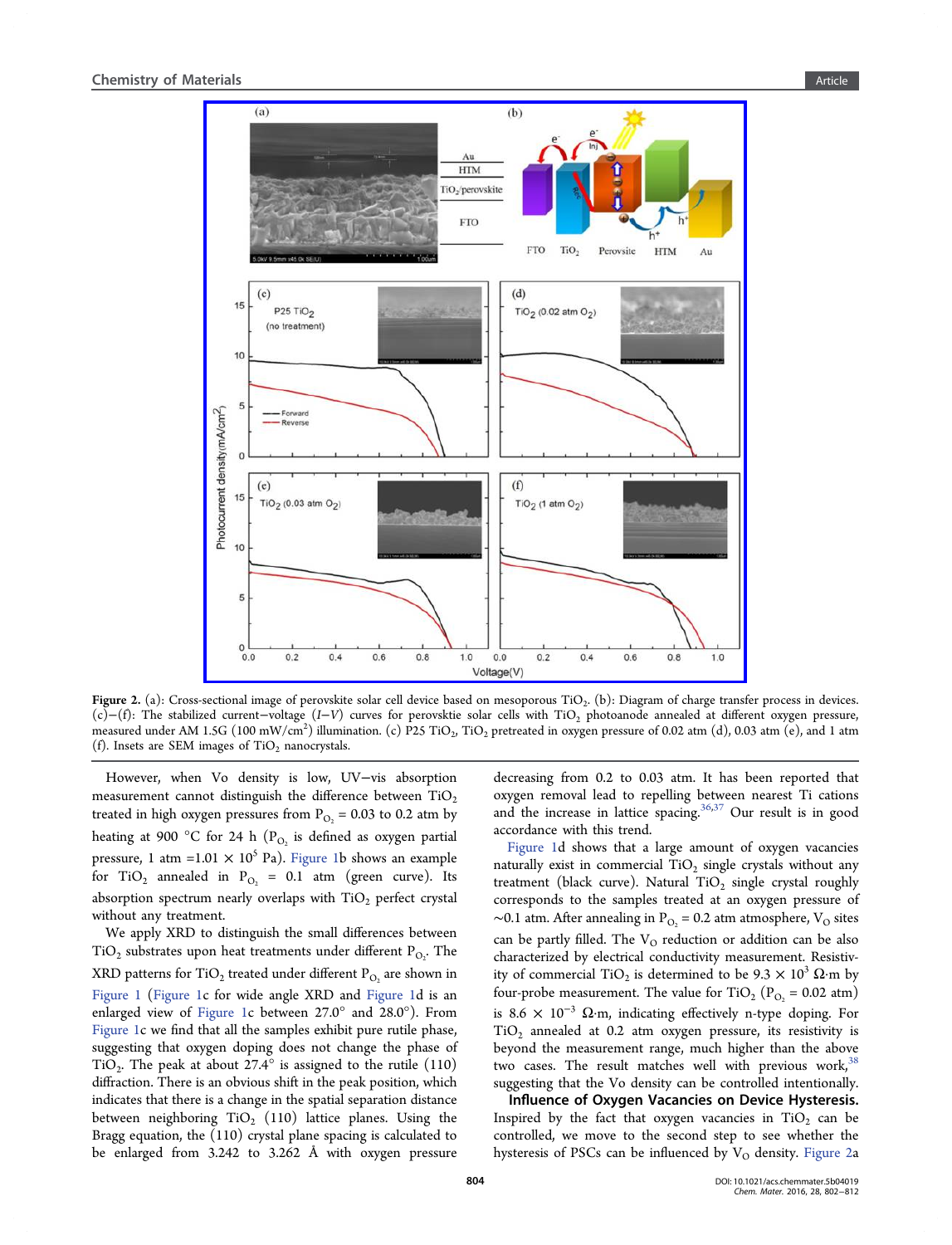<span id="page-3-0"></span>

| cell | oxygen pressure (atm) | sweep direction | $V_{oc}$ (V) | $J_{\rm sc}$ (mA/cm <sup>2</sup> ) | FF   | $\eta$ (%) | hysteresis index |
|------|-----------------------|-----------------|--------------|------------------------------------|------|------------|------------------|
| #1   | no treatment          | $FS^a$          | 0.90         | 9.6                                | 0.67 | 5.8        | 2                |
|      |                       | $RS^b$          | 0.87         | 7.2                                | 0.46 | 2.9        |                  |
| #2   | 0.02                  | FS              | 0.89         | 10.0                               | 0.54 | 4.8        | 1.85             |
|      |                       | <b>RS</b>       | 0.89         | 8.1                                | 0.35 | 2.6        |                  |
| #3   | 0.03                  | FS              | 0.93         | 8.5                                | 0.64 | 5.0        | 1.43             |
|      |                       | <b>RS</b>       | 0.93         | 7.6                                | 0.50 | 3.5        |                  |
| #4   |                       | FS              | 0.88         | 9.3                                | 0.54 | 4.5        | 1.18             |
|      |                       | <b>RS</b>       | 0.93         | 8.5                                | 0.48 | 3.8        |                  |
|      |                       |                 |              |                                    |      |            |                  |

<sup>a</sup>FS: forward scan, from  $V_{\text{oc}}$  to  $J_{\text{sc}}$ <sup>*b*</sup>RS: reverse scan, from  $J_{\text{sc}}$  to  $V_{\text{oc}}$ <sup>.</sup>



**Figure 3.** (a) Stabilized current–voltage (I–V) curves for perovsktie solar cells with TiO<sub>2</sub> compact layer treated by plasma, measured under AM 1.5G (100 mW/cm<sup>2</sup> [\) illumination. Arrows represent scanning direction. \(b\) Power conversion e](http://pubsdc3.acs.org/action/showImage?doi=10.1021/acs.chemmater.5b04019&iName=master.img-003.jpg&w=388&h=150)fficiency as a function of time for the same cell in (a) held close to maximum power point forward bias.

Table 2. Performance Characteristics of Planar Perovskite Solar Cells Based on Compact TiO<sub>2</sub> with Different Plasma Treatments

| cell                                                                                                                       | treatment      | sweep direction | $V_{\alpha c}$ (V) | $J_{\rm sc}$ (mA/cm <sup>2</sup> ) | FF   | $\eta$ (%) | hysteresis index |
|----------------------------------------------------------------------------------------------------------------------------|----------------|-----------------|--------------------|------------------------------------|------|------------|------------------|
| #5                                                                                                                         | no treatment   | $FS^a$          | 0.79               | 23.4                               | 0.57 | 10.58      | 1.66             |
|                                                                                                                            |                | $RS^b$          | 0.66               | 23.4                               | 0.41 | 6.39       |                  |
| #6                                                                                                                         | Ar             | FS              | 0.74               | 11.3                               | 0.49 | 4.07       | 5.34             |
|                                                                                                                            | plasma         | <b>RS</b>       | 0.51               | 6.6                                | 0.23 | 0.76       |                  |
| #7                                                                                                                         | O <sub>2</sub> | FS              | 0.80               | 23.4                               | 0.57 | 10.63      | 1.63             |
|                                                                                                                            | plasma         | <b>RS</b>       | 0.65               | 23.7                               | 0.42 | 6.53       |                  |
| <sup>a</sup> FS: forward scan, from $V_{oc}$ to $J_{sc}$ <sup><i>b</i></sup> RS: reverse scan, from $J_{sc}$ to $V_{oc}$ . |                |                 |                    |                                    |      |            |                  |

shows a typical structure of the mesoporous perovskite solar cell  $(PSC)$  devices. The TiO<sub>2</sub> nanocrystalline film is doped with oxygen vacancies by sintering the film at 500 °C in different oxygen atmosphere. Although the lower annealing temperature is adopted here, XRD confirms the crystal lattice changes for the treated nanocrystalline  $TiO<sub>2</sub>$  (Figure S1). The higher the oxygen pressure, the lower the  $V_{\rm O}$  density would be resulted. Key parameters of the devices in[cluding sh](http://pubs.acs.org/doi/suppl/10.1021/acs.chemmater.5b04019/suppl_file/cm5b04019_si_001.pdf)ort-circuit photocurrent  $J_{\rm sc}$ , open-circuit voltage  $V_{\rm oc}$ , and fill factors (FF) are listed in Table 1, together with the overall sunlight-to-electricity conversion efficiency  $(\eta)$  of the solar cell devices. All I–V curves were recorded until the devices reached a stable state under illumination (Figure 2). The scanning rate is moderate being 0.15 V/s. Forward scan is defined as scanning from  $V_{\text{oc}}$  to  $J_{\rm sc}$ , while the reverse [scan is s](#page-2-0)canning from  $J_{\rm sc}$  to  $V_{\rm oc}$ .

When P25 nanocrystalline  $TiO<sub>2</sub>$  is introduced as electron extraction layer and scaffold, the PSC device reaches an efficiency of  $\eta = 9\%$  (forward scan), then its efficiency is stabilized at ∼6% under one sun illumination. Other devices differ from cell #1 by substituting the P25 TiO<sub>2</sub> with annealed  $TiO<sub>2</sub>$  samples. As a result, efficiency of cells with modified  $TiO<sub>2</sub>$ decreased to be ∼5% (highest value, see Table 1). The reduction can be explained by the appearance of larger size of nanoparticles and undesirable three-dimensional assembly of nanoparticles. Insets in Figure  $2c-f$  show that TiO<sub>2</sub> nanoparticles grow to be over 100 nm after annealing, much larger than P25. These planar-l[ike device](#page-2-0)s have lower efficiency than cell #1 under our experimental conditions.

The hysteresis index is defined as  $\eta_{\text{forward}}/\eta_{\text{reverse}}$ . In Table 1, hysteresis index values are listed together with photovoltaic parameters depending on scan direction. For devices with larger amounts of  $V_{\text{O}}$  ( $P_{\text{O}_2}$  = 0.02 atm), they show larger hysteresis index of 1.85 compared with those  $(\eta_{\rm reverse}/\eta_{\rm forward}=1.18)$  with less V<sub>O</sub> (P<sub>O<sub>2</sub></sub> = 1 atm). It is noted that I–V hysteresis becomes less pronounced as the  $V<sub>O</sub>$  density decreased. Since parameters of all devices were controlled to be the same except cell #1 with smaller  $TiO<sub>2</sub>$  crystalline size, it is reasonable to attribute the reduced hysteresis to less  $V<sub>O</sub>$  sites within TiO<sub>2</sub>. Interestingly, cell #1 with P25  $TiO<sub>2</sub>$  also shows severe hysteresis. Compared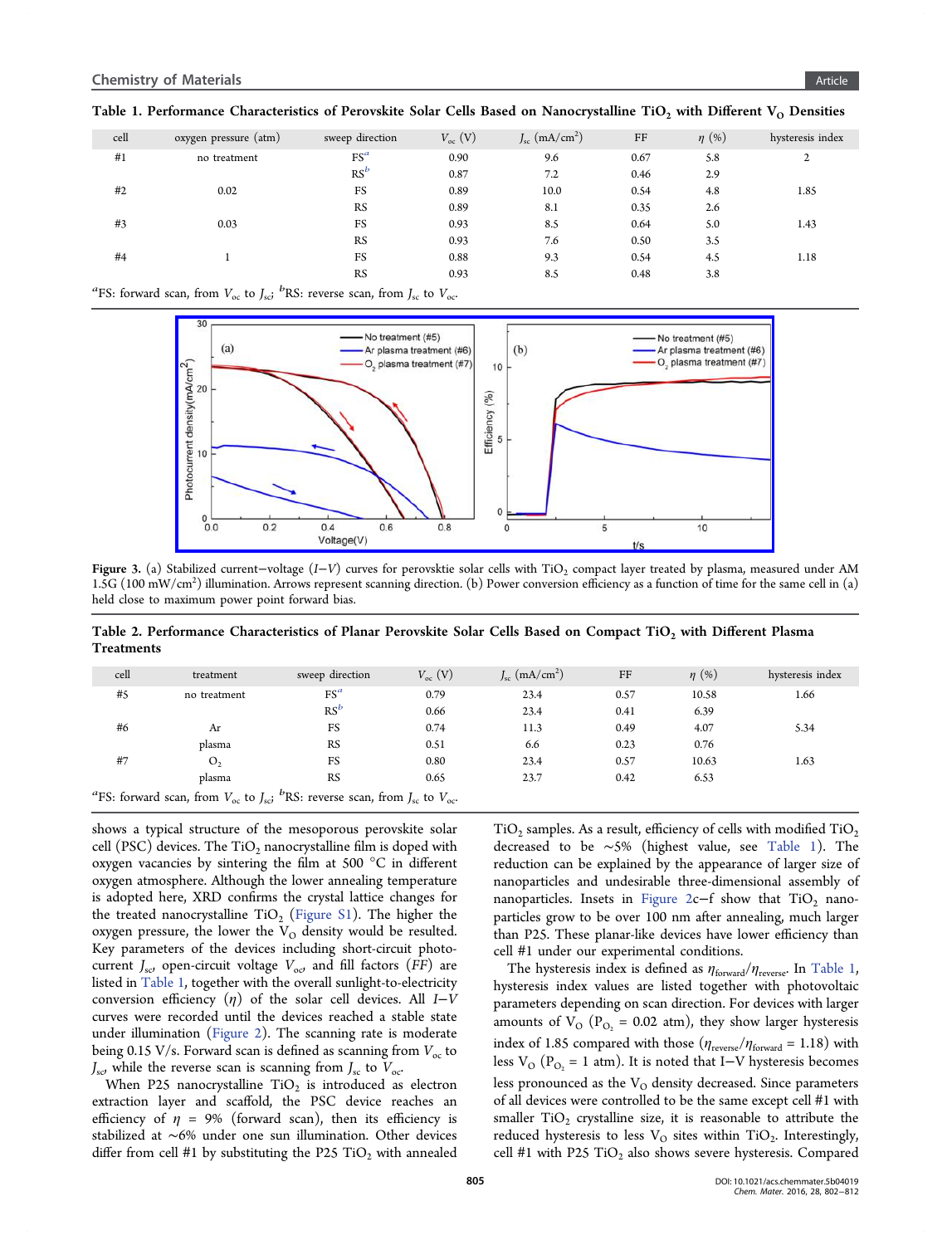

Figure 4. (a) Kinetic curves of transient absorption. Perovskite is deposited on Al<sub>2</sub>O<sub>3</sub> (black), TiO<sub>2</sub> without treatment (green), TiO<sub>2</sub> calcined at 0.2 atm (blue), and 0.03 atm  $O_2$  [\(red\), respectively. Inset shows schematic diagram of electron injection process. \(b\) Time-resolved](http://pubsdc3.acs.org/action/showImage?doi=10.1021/acs.chemmater.5b04019&iName=master.img-004.jpg&w=382&h=150) PL measurements taken at emission wavelength of perovskite on different substrates. Inset shows schematic diagram for electron relaxation and recombination processes.

with cell #4, it is clear that we almost eliminate hysteresis by reducing  $V_{O}$  amounts in TiO<sub>2</sub>.

To avoid the complex structure of mesoporous  $TiO<sub>2</sub>$  layer, we also investigate the effect of  $V<sub>O</sub>$  on hysteresis in planar PSCs. In this type of device, the mesoporous  $TiO<sub>2</sub>$  layer is removed. Oxygen vacancies in the compact  $TiO<sub>2</sub>$  layer were produced (reduced) by Ar  $(O_2)$  plasma, which is well-known as a surface treatment technique.<sup>39,40</sup> The performance of planar PSC devices is shown in Figure 3 and Table 2, together with their hysteresis index listed.

When compact  $TiO<sub>2</sub>$  w[ithout an](#page-3-0)y tre[atment is](#page-3-0) applied in the PSC device, the device reaches an efficiency of  $\eta = 10.58\%$ (forward scan, cell #5), and its efficiency is stabilized at ∼8.9% under one sun illumination (Figure 3b). For cell #6,  $V<sub>O</sub>$  density in  $TiO<sub>2</sub>$  is increased by Ar plasma treatment,<sup>41,42</sup> confirmed by XRD (Figure S2). It is obv[ious that](#page-3-0) efficiency of cells with a high density of  $V<sub>O</sub>$  dramatically decreases to [4.07](#page-10-0)%, with much larger [hysteresis i](http://pubs.acs.org/doi/suppl/10.1021/acs.chemmater.5b04019/suppl_file/cm5b04019_si_001.pdf)ndex (5.34) compared to cell #5 (1.66). More importantly, its maximum power output undergoes a fast decay in less than 10 s, suggesting a detrimental effect of oxygen vacancies. For cell #7, its  $V<sub>O</sub>$  density is reduced by  $O<sub>2</sub>$ plasma,39,43 leading to a slightly higher efficiency (forward scan, 10.63%) and lower hysteresis index (1.63). The real efficien[cy o](#page-10-0)f cell #7 is determined to be 9.3% by stabilized power measurement (Figure 3b). Comparing cell #7 with #5, it is clear that the removal of oxygen vacancy at  $TiO<sub>2</sub>$  surface improve the device p[erforman](#page-3-0)ce.

All planar PSCs show larger hysteresis than their mesoporous counterparts, which can be easily understood by insufficient charge extraction of TiO<sub>2</sub>.<sup>44</sup> Still, performance of planar perovskite solar cell strongly proves that  $V_O$  in TiO<sub>2</sub> is a potential cause of hysteresis, [w](#page-10-0)hich is the same as mesoporous cells.

Ultrafast Charge Dynamics between Perovskite and **TiO<sub>2</sub>.** The role of these  $V<sub>O</sub>$  sites in TiO<sub>2</sub> can be investigated by transient absorption (TA) and time-resolved PL measurement. Perovskite CH<sub>3</sub>NH<sub>3</sub>PbI<sub>3</sub> film was deposited on single-crystal  $TiO<sub>2</sub>$  substrate pretreated with different  $V<sub>O</sub>$  densities. In TA measurement, pulse with a wavelength of 826 nm (1.5 eV) was used to excite electrons in perovskite and its response to 413 nm light was shown in Figure 4a. Fitting the kinetics for the transient absorption signal of light at 413 nm shows a time constant of 10−20 ps. The decay behavior originates from photoexcited electrons in perovskite conduction band, judging from the measured ultrafast time scale. $45$  Because the photon energy of 413 nm is at the band edge excitation of  $TiO<sub>2</sub>$ , we exclude the absorption features of  $TiO<sub>2</sub>$  $TiO<sub>2</sub>$  $TiO<sub>2</sub>$  by subtracting the optical response of pure  $TiO<sub>2</sub>$  sample. TA signal of  $CH_3NH_3PbI_3/Al_2O_3$  is shown as a reference (black curve) in Figure 4a. As a wide-gap insulator (bandgap 7–9 eV),  $\text{Al}_2\text{O}_3$ does not respond to 826 and 413 nm excitations.<sup>46</sup> Therefore, the signal decay for perovskite/ $AI<sub>2</sub>O<sub>3</sub>$  is attributed to charge transfer process within perovskite crystal, mostly l[ike](#page-10-0) to defectinduced trap states and grain boundaries.<sup>4</sup>

When  $\text{Al}_2\text{O}_3$  is replaced by semiconducting TiO<sub>2</sub> without treatment, the decaying behavior in [tra](#page-10-0)nsient absorption introduced by excited electrons is shown in Figure 4a (red curve). The 11 ps process is faster than electron transfer rate in perovskite itself, which can be explained by additional channel for electrons flowing from perovskite to  $TiO<sub>2</sub>$  conduction band edge, namely, the photoelectron injection. As a result,  $TiO<sub>2</sub>$  acts as an electron transfer acceptor for photogenerated electrons in perovskite.

Figure 4a and Table 3 show the influence of  $V<sub>O</sub>$  density on charge injection rate. For each case, we measure transient signal

Table 3. Kinetic Parameters for Electron Injection from Perovskite to Different TiO<sub>2</sub> Substrates Measured by TA Setup

| substrate   | TiO <sub>2</sub><br>$(O, 0.2 \text{ atm})$ | TiO <sub>2</sub><br>$(O_2 0.1 atm)$ | TiO <sub>2</sub><br>$(O_2 0.03 atm)$ | $Al_2O_3$ |
|-------------|--------------------------------------------|-------------------------------------|--------------------------------------|-----------|
| $\tau$ (ps) |                                            | 13                                  | 20                                   | $\sim 20$ |

at more than 10 points and average the time constants in Table 3. Low oxygen pressure during annealing leads to more oxygen vacancies. It is clear that slower injection rates result from more oxygen vacancies. For TiO<sub>2</sub> with a large amount of  $V<sub>O</sub>$  sites  $(P_{O_2} = 0.03$  atm), the time constant is even comparable with that of perovskite/ $\text{Al}_2\text{O}_3$  (Figure 4a).

Time-resolved PL has been performed to investigate the carrier recombination rate at  $CH<sub>3</sub>NH<sub>3</sub>PbI<sub>3</sub>/TiO<sub>2</sub>$  interface. Figure 4b shows the PL decay curve of perovskite on different substrates. The instrumental response curve has already been cut off. Fitting the decaying signal with double exponential function gives 13 and 71 ns time constant for  $CH<sub>3</sub>NH<sub>3</sub>PbI<sub>3</sub>/$  $Al_2O_3$  heterointerface (black curve). The faster component is attributed to recombination at grain boundaries as shown in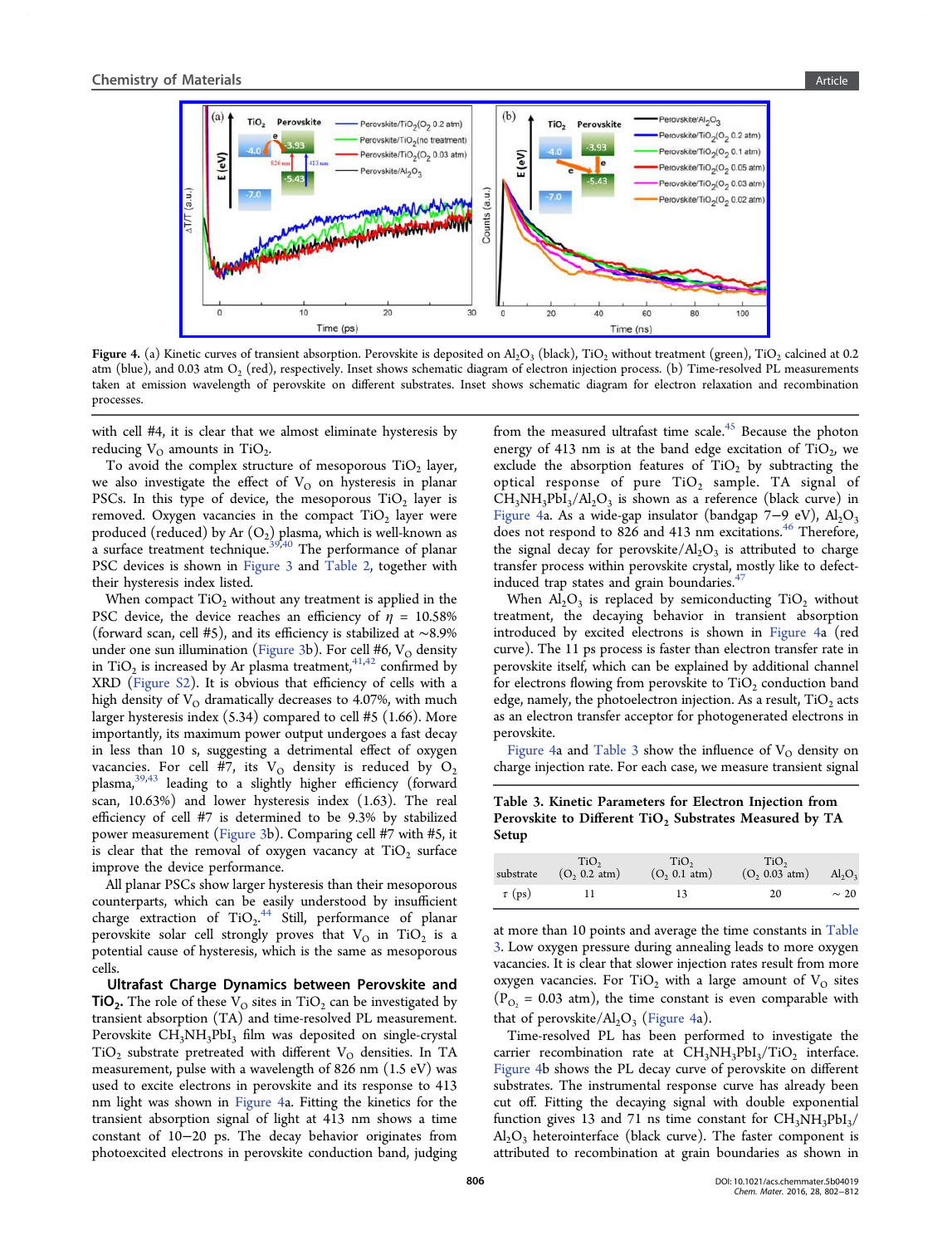<span id="page-5-0"></span>Table 4. PL Lifetime of Perovskite on Different Substrates

| substrate   | $Al_2O_3$ | $TiO2$ (O <sub>2</sub> 0.2 atm) | $TiO2$ (O <sub>2</sub> 0.1 atm) | $TiO2$ (O <sub>2</sub> 0.05 atm) | $TiO2$ (O <sub>2</sub> 0.03 atm) | $TiO2$ (O <sub>2</sub> 0.02 atm) |
|-------------|-----------|---------------------------------|---------------------------------|----------------------------------|----------------------------------|----------------------------------|
| $\tau$ (ns) |           |                                 |                                 | 28.6                             |                                  | 24.6                             |

Figure  $S3.47$  The 71 ns process is designated to be the intrinsic lifetime of photo excited carriers, which is shorter than [previously](http://pubs.acs.org/doi/suppl/10.1021/acs.chemmater.5b04019/suppl_file/cm5b04019_si_001.pdf) [r](#page-10-0)eported values<sup> $4,48,49$ </sup> due to the differences in experimental setup.

W[he](#page-9-0)n  $TiO<sub>2</sub>$  is used as the [sub](#page-10-0)strate, photoexcited electrons in  $CH_3NH_3PbI_3$  will be injected into TiO<sub>2</sub>. TA measurement demonstrates that the injection process happens within a time scale of picoseconds, which is much faster than the instrument response of PL measurements (nanosecond scale). Afterward, injected electrons would have a probability to recombine with the holes in perovskite, which produces the exponential decaying signals in the PL intensity.

We find that the recombination rate is significantly influenced by  $V_{\Omega}$  densities. Table 4 summarizes time constants for electron−hole recombination process for perovskite deposited on TiO<sub>2</sub> with different  $V<sub>O</sub>$  densities. All perovskite films were fabricated with the same parameters. The film thicknesses on all substrates are 200  $\pm$  10 nm, which are essentially the same within the measurement error. It is clear that more oxygen vacancies lead to faster recombination rates at the interface.

Above data suggest that oxygen vacancies in  $TiO<sub>2</sub>$  are harmful for carrier transport at  $TiO<sub>2</sub>/\text{perovskite interface, both}$ for injection and recombination. However, it was reported recently that  $TiO<sub>2</sub>$  may passivate the original surface states in perovskite, thus enhancing PL lifetime compared to perovskite itself.<sup>50</sup> We have not observed this phenomenon for perovskite on single-crystal  $TiO<sub>2</sub>$ .

Eff[ec](#page-10-0)ts of Oxygen Vacancies on Electron Transfer using NAMD Simulations. To give a deeper insight into how oxygen vacancies of  $TiO<sub>2</sub>$  influence macroscopic hysteresis in current–voltage  $(I-V)$  scans, we investigate the effects of V<sub>O</sub> on interfacial electron injection and electron−hole recombination using the fewest-switching-surface-hopping (FSSH) NAMD simulations.<sup>34,35</sup>

The FSSH method is based on the hypothesis that the time evolution of a w[ave](#page-10-0) packet through a potential-energy branching region can be approximated by an ensemble of independent semiclassical trajectories stochastically distributed among the branched surfaces. Electronic redistribution is achieved by allowing electronic hops between the potential energy surfaces according to a certain probability distribution determined by the nonadiabatic couplings.

In line with the experiments, we have placed a sheet of perovskite (containing 84 atoms) on top of the rutile  $TiO<sub>2</sub>$ (110) surface (with 96 atoms in six-atomic layers) to model the perovskite/TiO<sub>2</sub> heterointerface (Figure 5a). Five different sites of  $V_{\Omega}$  (a, b, c, d, and e) at the interface between the perovskite/ TiO<sub>2</sub> are considered (Figure 5a). The oxygen atoms in  $V_{O}$ -a and  $V_{O}$ -c are 2-fold bridging, whereas oxygen atoms in  $V_{O}$ -b,  $V_{\rm O}$ -d and  $V_{\rm O}$ -e are 3-fold coordinated. We note that the TiO<sub>2</sub> slab adopted here is thin, containing only surface and subsurface oxygen vacancies which are sufficiently close to the perovskite/TiO<sub>2</sub> interface or to TiO<sub>2</sub> surface. Although the thicker  $TiO<sub>2</sub>$  slab could be used in principle to obtain concrete data, it brings huge computational cost unaffordable in the present work.



Figure 5. (a) Atomic structure of perovskite/TiO<sub>2</sub> rutile (110) interface. a, b, c, d, and e show five different atomic sites of oxygen vacancy in the  $TiO<sub>2</sub>$  substrate. a, b, and c are stable. d transfers to a during the structural optimization, whereas e transfers to c during the MD. (b–e) Projected density of states (PDOS) of TiO<sub>2</sub>/peroskite with  $V_{\Omega}$  located at different sites in TiO<sub>2</sub>. The gray shadowed region shows the density of states for  $TiO<sub>2</sub>$  substrate, the red lines denote the density of states for perovskite layer, while the blue lines are the defect states of oxygen vacancies in  $TiO<sub>2</sub>$ .

To justify the choice of our relatively thin  $TiO<sub>2</sub>$  slab model, we compare carefully our results with those reported in literature obtained with considerably thicker  $TiO<sub>2</sub>$ . The calculated formation energy for the surface (site c here) and subsurface (site b) oxygen vacancy is 3.39 and 3.44 eV, respectively. These numbers are fairly close to those reported by Selloni et al., 3.68 and 3.99 eV, for the surface and subsurface  $V<sub>O</sub>$  formation, respectively, using an 18-atomic-layer  $TiO<sub>2</sub>(110)$  slab.<sup>51</sup> Moreover, the trend in V<sub>O</sub> formation energies for the three sites are in the order of  $a > b > c$ ; the energy differenc[e b](#page-10-0)etween site a and site b is 190 meV, and that between site b and site c is 50 meV. This trend reproduces well that found by Selloni et al., where surface  $V_{\Omega}$  (site c) has the lowest formation energy. Therein the energy difference between surface and subsurface oxygen vacancies is 310 meV, which is even larger than our results for site a and site b (190 meV), implying that the kinetic barrier for  $V<sub>O</sub>$  to diffuse from the  $TiO<sub>2</sub>/perovskite interface to the bulk may be even lower$ than that for  $V_{O}$  diffusion from  $TiO_{2}$  surface to the bulk  $(0.6-0.7 \text{ eV})^{51}$  thanks to the interface bonding between  $TiO<sub>2</sub>$ and the perovskite. Nevertheless,  $V<sub>O</sub>$  diffusion could occur in both thin an[d t](#page-10-0)hick  $TiO<sub>2</sub>$  slab models.

In addition, because we focused on electron dynamics of perovskite/ $TiO<sub>2</sub>$  heterointerface here, only the oxygen vacancies near interface are crucial for electron injection and electron−hole recombination at interface. Therefore, we believe the model of perovskite/TiO<sub>2</sub> layer adopted here is plausible to capture the essential physics for interface interactions and yield reasonable results.

We found oxygen vacancies at a, b, and c sites are stable (during both structural optimization and molecular dynamics simulations). In contrast, strongly affected by the interactions between perovskite and  $TiO<sub>2</sub>$  layer, oxygen vacancy at d and e sites are not stable:  $V_O$ -d is not a minimum on the potential energy surface, changing to  $V<sub>O</sub>$ -a during structural optimization; although Vo-e is stable after structural relaxation, it turns into  $V<sub>O</sub>$ -c during heating from 0 to 300 K in MD simulations. The site c is the most stable one with the vacancy formation energy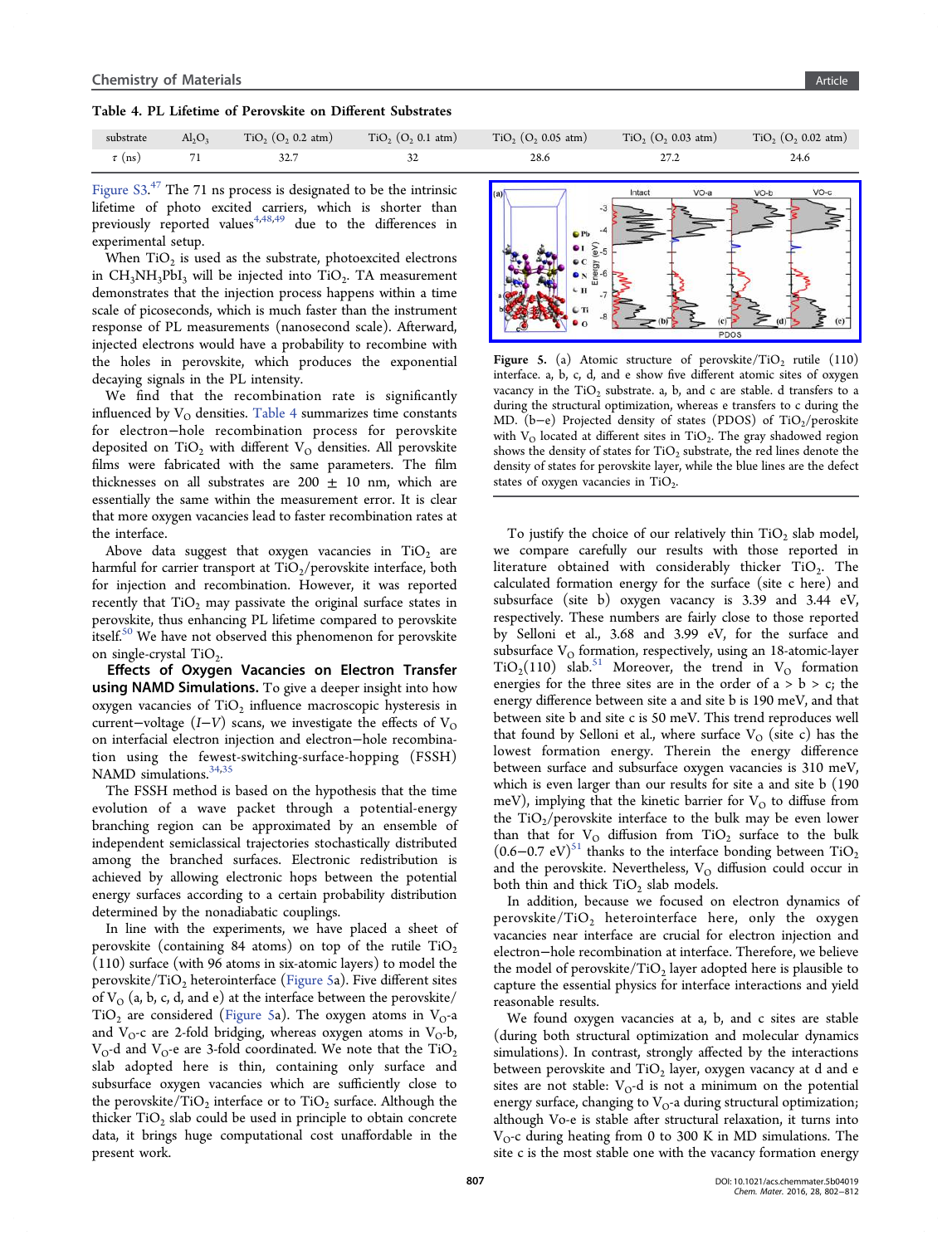

Figure 6. (a) Electron transfer fraction ( $\chi$ ) from the perovskite to the TiO<sub>2</sub> conduction bands as a function of time for different densities of V<sub>O</sub> in  $TiO<sub>2</sub>$ . (b) Electron trans[fer as a function of time during the recombination process for di](http://pubsdc3.acs.org/action/showImage?doi=10.1021/acs.chemmater.5b04019&iName=master.img-006.jpg&w=334&h=255)fferent densities of V<sub>O</sub> in TiO<sub>2</sub>. (c) Electron transfer fraction from the perovskite to the TiO<sub>2</sub> conduction bands as a function of time for intact TiO<sub>2</sub> and TiO<sub>2</sub> with V<sub>O</sub> at different sites. (d) Electron transfer as a function of time during the recombination process for intact  $TiO<sub>2</sub>$  and  $TiO<sub>2</sub>$  with different  $V<sub>O</sub>$  sites.

of 50 meV lower than that at the site b. The site a is the least stable one with the formation energy 190 meV higher than b.

It is well-known that point defects in a semiconductor can introduce defect states in the band gap. For  $TiO<sub>2</sub>$  with oxygen vacancies, an occupied defect level slightly below the  $TiO<sub>2</sub>$ conduction band edge is formed (Figure 5b-5e,  $\Delta E = 0.17$  eV for  $V_0$ -a, 0.58 eV for  $V_0$ -b, and 0.69 eV for  $V_0$ -c), corresponding to a donor state. [The shallo](#page-5-0)w donor state introduced by the V<sub>O</sub> has been observed previously.<sup>52–54</sup> Although this donor state is occupied at the ground state, the electrons in this state can be thermally excited, and conv[ersely,](#page-10-0) the excited electrons can relax back to the donor state.

Then we investigate the influence of different  $V<sub>O</sub>$  densities on interfacial electron injection and electron−hole recombination. Several vacancy concentrations, including 0%, 1.6% (1  $V<sub>O</sub>$  in the simulation cell), 3.2%, and 4.8% are studied. Figure 6a shows the fraction of electrons injected from the perovskite to  $TiO<sub>2</sub>$  conduction bands in the presence of different oxygen vacancies concentration. By an exponential fit, the injection time scale is estimated as 3.83 fs for  $V<sub>O</sub>$  density of 0%, 5.71 fs for 1.6%, 7.99 fs for 3.2%, and 11.14 fs for 4.8%. With the increase of the vacancy concentration, the electron injection rate decreases. The recombination dynamics for the different vacancy densities is shown in Figure 6b. As more oxygen vacancies introduce more electronic trap states, there is a dramatic increase in the charge recombination (or the electron back-transfer from  $TiO<sub>2</sub>$  conduction bands to the perovskite) rate. By a linear extrapolation, one can estimate the time scale for which all electrons are transferred back to the perovskite, defined as the time scale for the charge recombination. The time scale for recombination is estimated to be 46.59 ps for 0%, 13.65 ps for 1.6%, 5.16 ps for 3.2%, and 3.74 ps for 4.8%. Our computation results agree well with experimental data, that increasing the  $V_{O}$  densities in TiO<sub>2</sub> layer would introduce charge traps for interface electron transfer, thus significantly blocking electron injection from perovskite to  $TiO<sub>2</sub>$  substrate and dramatically facilitating charge recombination at the heterointerface. The difference in absolute values between theory and experiment is a result of ultrathin film thickness (∼1 nm) and idealistic interface geometry assumed in theoretical modeling, while in experiments the electrons have to travel through much thicker perovskite film (∼200 nm).

However, the above discussions can only demonstrate that  $V<sub>O</sub>$  concentrations do affect the overall efficiency of PSC; why and how the densities of defects impact the adverse hysteresis are still unknown and need to be further explored. So we make further investigation on the influence of different  $V<sub>O</sub>$  sites on interface charge transfer at perovskite/TiO<sub>2</sub> heterojunction. As shown in Figure 6c, compared with the perfect perovskite/ $TiO<sub>2</sub>$ interface (black line in Figure 6c), introducing of oxygen vacancies slightly slow down the electron injection dynamics across the interface (3.83 fs for the perfect  $TiO<sub>2</sub>$ , 3.97 fs for the vacancy at site a, 5.71 fs at site b, and 5.35 fs at site c). When the position of  $V<sub>O</sub>$  moves far away from interface, photoexcited electron transfer from perovskite to  $TiO<sub>2</sub>$  gradually slows down. The recombination dynamics for the different vacancy sites is shown in Figure 6d.  $V<sub>O</sub>$  induced trap states dramatically accelerate back electron transfer from  $TiO<sub>2</sub>$  conduction bands to the perovskite. The recombination lifetime is strongly related to different  $V_{\Omega}$  sites (46 ps for the intact TiO<sub>2</sub>, 1 ps for site a, 14 ps for site b, and 10 ps for site, respectively. Note that the oxygen vacancy in site c is more like a surface vacancy (at  $TiO<sub>2</sub>/vacuum$  interface), and therefore, the injection and recombination dynamics for site c might be different from the interface electronic dynamics of defects in deeper layer. However, the results for interface site a and subsurface site b is still meaningful. Therefore, faster electron−hole recombination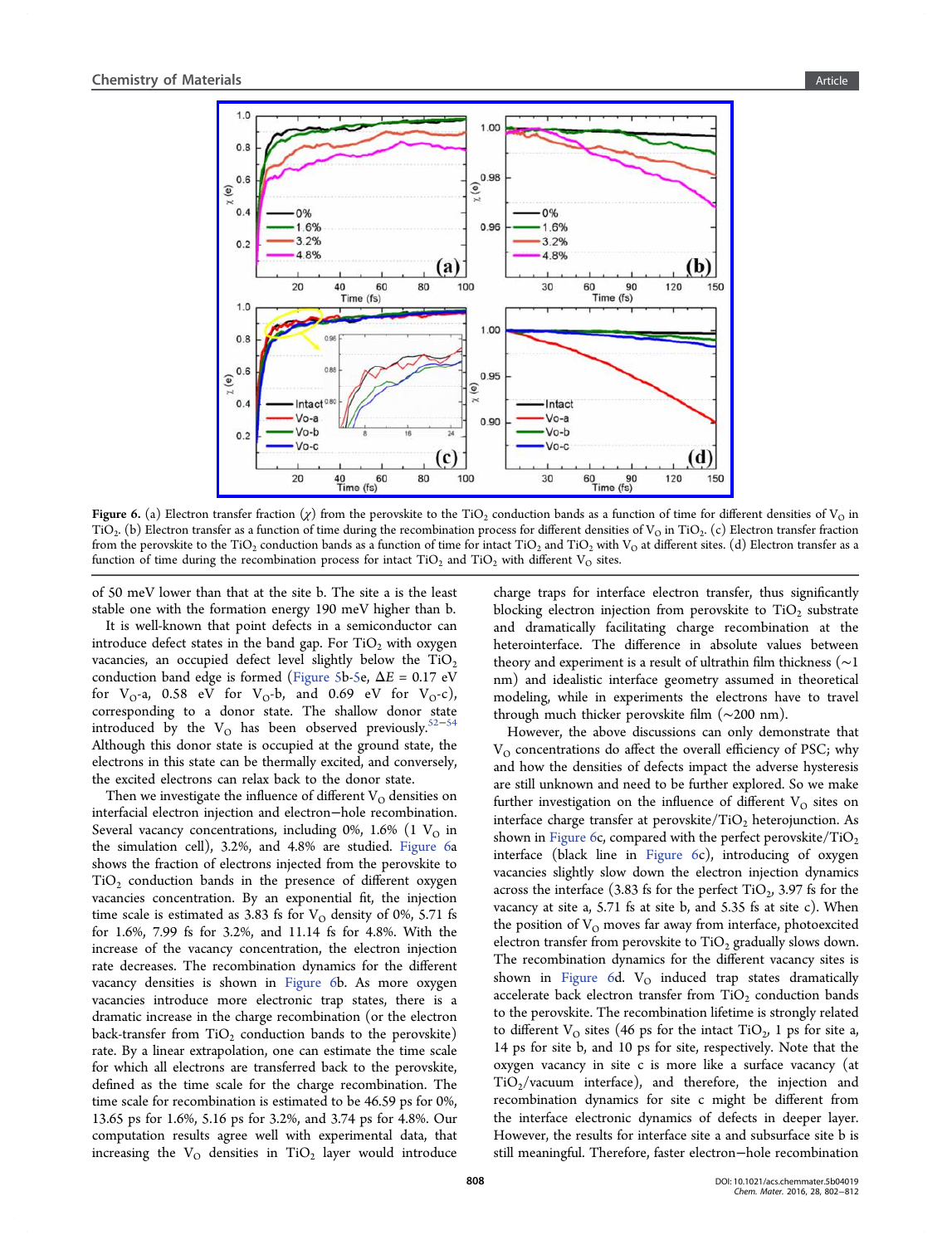takes place when  $V_{\Omega}$  sites are located near the interface of heterojunction.

As the oxygen vacancies may migrate under the external electric field during the voltage scans,  $55,56$  different interfacial charge transfer and recombination rates may occur depending on the location of the vacancies. We t[hus in](#page-10-0)fer that the oxygen vacancies could be one important origin of the anomalous hysteresis frequently observed in PSCs.

## ■ DISCUSSION

To verify this conjecture, we look back at PSC performance in Figure 2 and Figure 3. It is interesting to note that  $\eta_{\text{reverse}}$  is lower than  $\eta_{\text{forward}}$  in all cases, which is reasonable according to [the abov](#page-2-0)e di[scussions.](#page-3-0) When the scan starts from  $V_{\text{oo}}$  an external electric field pointing from perovskite layer to  $TiO<sub>2</sub>$ film is applied on the photovoltaic device, oxygen vacancies are thus transferred from perovskite/TiO<sub>2</sub> interface to deeper layers of  $\text{TiO}_{2}^{\quad 55,56}$  leading to a relatively slower recombination rate, therefore resulting in a higher power output. We note that the kinetic ba[rrier](#page-10-0) for Vo migration in TiO<sub>2</sub> is 0.6–0.7 eV,<sup>51</sup> which can be overcome at room temperature. The directed diffusion of  $V<sub>O</sub>$  toward or away from the interface region can [be](#page-10-0) expected with the assistance of external electric field. When the scan starts from  $J_{\rm sc}$ , an inverse electric field is applied, driving the oxygen vacancies transfer to the heterointerface, bringing about a faster interface recombination dynamics and generating worse power output. Based on this explanation, it is natural to deduce that less oxygen vacancies could lead to a more balanced device performance when the scanning direction is concerned.

The carrier trapping and detrapping mechanism also give us invaluable insight into the relationship between the  $V_O$  density and the hysteresis in PSC. Dynamic measurement and simulation have demonstrated that the presence of interfacial oxygen vacancies lead to carrier trapping for electrons flowing from perovskite to  $TiO<sub>2</sub>$ . The explanation is valid for both single crystal and nanocrystalline  $TiO<sub>2</sub>$  (Figure S4). These traps are filled under forward bias working conditions, while they are emptied out under short-circuit conditi[ons due to](http://pubs.acs.org/doi/suppl/10.1021/acs.chemmater.5b04019/suppl_file/cm5b04019_si_001.pdf) facile charge transfer to  $TiO<sub>2</sub>$ , leading to poor operation until the traps are filled again.26,44 The slow emptying and filling of traps (∼0.01 s at room temperature $^{57}$ ) is consistent with the long time scale of I−V curve [m](#page-9-0)[eas](#page-10-0)uring.

Above discussion [s](#page-10-0)uggests that the reduction of oxygen vacancies in TiO<sub>2</sub> can effectively suppress unfavorable  $I-V$ hysteresis of perovskite devices. In this work, the  $V_{O}$  sites act as traps for electrons injected from perovskite, facilitate charge recombination, and result in severe hysteresis. On the other hand, the presence of  $V<sub>O</sub>$  sites improves the conductivity of  $TiO<sub>2</sub>$  as confirmed in electrical transport measurement. Therefore, a good balance must be retained between improved interfacial charge transfer efficiency and damaged transportation in bulk. According to simulation result,  $V_O$  at  $TiO<sub>2</sub>/perovskite$  interface contributes more to hysteresis. Therefore, these  $V<sub>O</sub>$  sites should be eliminated while bulk oxygen vacancy should be preserved to maintain the conductivity, as shown by  $O_2$  plasma treated planar devices (Figure 3).

And it should be noted that dye-sensitized solar cell (DSC), [which also](#page-3-0) applies  $TiO<sub>2</sub>$  as electron transport layer, does not exhibit hysteresis. The controversy can be explained by different coverage of the light absorber layer. In the PSC device, the perovskite nanocrystal contacts well with  $TiO<sub>2</sub>$  surface atom by atom (Figure 5a), while less than 10% surface atoms are linked to dye molecules in DSC. Based on this fact, we believe oxygen vaca[ncy has a](#page-5-0) much larger effect in PSC than in DSC devices. A unique merit in the present work is that the stable performances in PSC devices are directly linked to the microscopic interface atomistic structures and electronic features at the perovskite/ $TiO<sub>2</sub>$  interface.

#### ■ CONCLUSIONS

We present a combined spectroscopic and computational study on hysteresis phenomenon in perovksite solar cells. The oxygen vacancies in  $TiO<sub>2</sub>$  trap photoexcited electrons and migrate under electric field, resulting in different injection and recombination dynamics at interface, thus leading to unfavorable hysteresis. Annealing the nanocrystalline  $TiO<sub>2</sub>$  at 1 atm oxygen partial pressure or pretreating  $TiO<sub>2</sub>$  by  $O<sub>2</sub>$  plasma effectively fill the original  $V<sub>O</sub>$  sites and suppress the I-V hysteresis. We expect that our method is valid even after further optimization of PSC devices. The approaches such as applying constant electric field or annealing  $TiO<sub>2</sub>$  at controlled temperature will be employed to manipulate the location of oxygen vacancies, which may enhance and stabilize the device photovoltaic performance in a more precise way. The present study on the relationship between interfacial defects and photovoltaic performance provides new insights toward a complete understanding of perovskite solar cell working mechanisms at the microscopic scale.

## ■ METHODS

Perovskite Film Deposition. Perovskite film (doped with chlorine) was prepared by the following processes. First, rutile  $TiO<sub>2</sub>$  single crystals (Hefei Ke Jing Materials Technology Co., Ltd) were cleaned by acetone, deionized water, and ethanol. Then they were subjected to an  $O_3$ /ultraviolet treatment for 10 min. Following the cleaning procedure,  $TiO<sub>2</sub>$  crystals were coated with  $PbI_2/PbCl_2$  by spin coating 0.5 M  $PbI_2$  (99.999%, Aldrich) and 0.1 M PbCl<sub>2</sub> (99.999%, Aldrich) in  $N^{\prime}$ , Ndimethylformamide (99.7%) at 4500 r.p.m. for 60 s and dried at 100 °C for 15 min. For transient absorption measurement, the concentration of  $PbI_2/PbCl_2$  was reduced to be one-fifth. After that, perovskite was made by spin coating a solution of  $CH<sub>3</sub>NH<sub>3</sub>I$  (Dyenamo) in 2-propanol (10 mg/mL) at 1200 r.p.m. for 6s and 4500 r.p.m. for 60 s on PbI<sub>2</sub> film and dried at 100 °C for 10 min.

Perovskite Solar Cell Fabrication. FTO glasses were cleaned by sequential sonication in distilled water, acetone, and ethanol, and then treated in UV-Ozone cleaner for 15 min. To make the compact  $TiO<sub>2</sub>$  blocking layer, cleaned FTO glasses were coated with 0.15 M titanium tetraisopropanolate in ethanol by spin-coating method at 3000 r.p.m. for 60 s. The film was heated at 500 °C for 2 h. After the coated film was cooled to room temperature, the same process was repeated once. On the prepared dense  $TiO<sub>2</sub>$  layer, the nanocrystalline  $TiO<sub>2</sub>$  paste was deposited by a spin coating method, and the deposited film was annealed at 500 °C for 0.5 h. Thicknesses of the  $TiO<sub>2</sub>$  films were controlled to be 200 nm. Perovskite film was fabricated by a two-step deposition method. The parameters are the same as above. The hole transport material (HTM) consists of 67.7 mg of spiro-MeOTAD, (Luminescence Technology), 8.5 mg of bis(trifluoromethane) sulfonimide lithium salt (LiTFSI, 99.95%, Aldrich) and 0.027 mL of 4-tertbutylpyridine (TBP, 96%, Aldrich) in 1 mL of mixed solvent of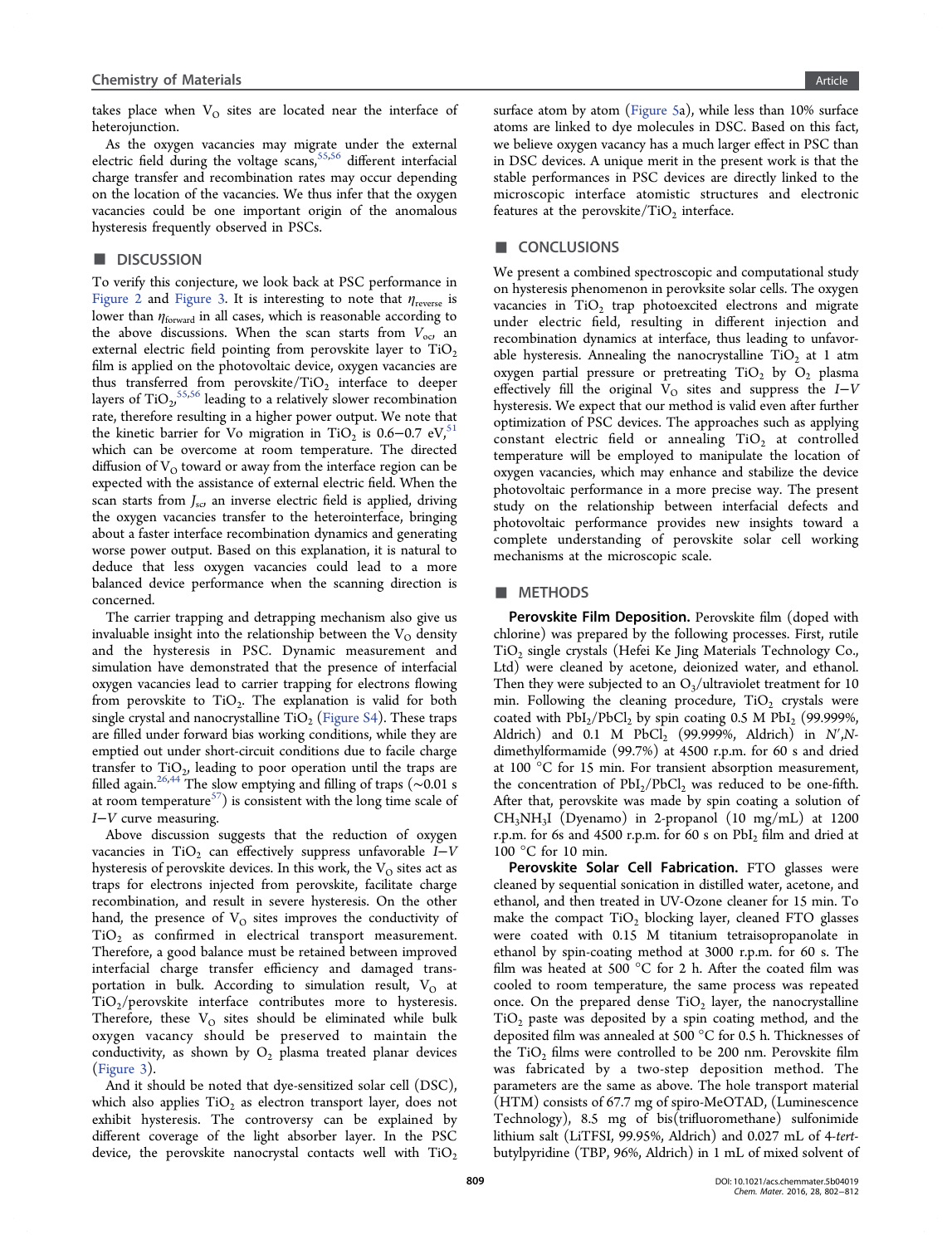<span id="page-8-0"></span>chlorobenzene (99.7%) and acetonitrile (99.7%) (chlorobenzene:acetonitrile 20:1 v/v). The perovskite/TiO<sub>2</sub> films were coated with HTM solution using spin-coating method at 4000 r.p.m. for 30 s. For the counter electrode, 80 nm-thick Au film was deposited on the top of the HTM by thermal evaporation under 6  $\times$  10<sup>-4</sup> Pa vacuum. The device active area is 0.1 cm<sup>2</sup>. .

To fabricate planar perovskite solar cells, compact  $TiO<sub>2</sub>$  on FTO glasses are treated by Ar plasma for 3 min or  $O_2$  plasma for 2 min (90 W). Then high-quality perovksite films were fabricated in a glovebox with well controlled humidity. Substrates were coated by spin coating  $0.8$  M PbCl<sub>2</sub> and  $2.5$ M  $CH<sub>3</sub>NH<sub>3</sub>I$  in N',N-dimethylformamide at 2500 r.p.m. for 30 s and dried sequentially at 60 °C for 60 min, 100 °C for 50 min and 105 °C for 30 min.

Oxygen Vacancy Characterization. Oxygen vacancies were added or reduced by heating the single crystal at 900 °C for 24 h at an oxygen pressure of 0.02−1.0 atm. For the nanoparticle  $TiO<sub>2</sub>$  applied in devices, the annealing temperature was kept at 500 °C to avoid phase transformation. They were characterized by UV−vis absorption spectra and X-ray diffraction (XRD). Absorption spectra were measured by SpectraPro-500i UV−vis spectrometer. XRD patterns were collected on a Rigaku Smartlab 9000 X-ray diffractometer (Cu K $\alpha$ ) in the range of 10°–80°.

Ultrafast Dynamics Measurement. Dynamic measurements were carried out to characterize the electron injection and recombination process by using the femtosecond transient absorption setup (fs-TA) and time-resolved photoluminescence (PL) setup, respectively. For measuring charge injection dynamic with the fs-TA, a titanium/sapphire laser (Coherent, Ultra II) with a repetition rate of 80 MHz, and a pulse width of 150 fs was employed. The beam was separated into two parts. One part was used as the pump pulse to excite the sample. The other part was used to pass through a  $BaB_2O_4$  crystal to generate light pulses with double frequency. In this study, 826 nm light (1.5 eV) was used for pumping and 413 nm (3.0 eV) for probing. Transmission spectrum difference ΔT at 413 nm between excited and ground state sample was recorded. Although 1.5 eV light may not be enough to excite electrons in perovskite directly from valence band to conduction band, $58$ the tail states, thermal broadening, ultrashort pulses, and twophoton effects can make the transition possible.<sup>59,60</sup> F[or](#page-10-0) convenience, we still focus on electrons at conduction band minimum of the perovskite.

For measuring charge recombination dynamics, a timecorrelated single-photon-counting setup (Edinburgh F900) was applied. Film samples were photoexcited using a 485 nm laser pulsed at frequencies of 2.5 MHz, with a pulse width of 0.7 ns and power of 0.77 mW. The PL light at the wavelength of 770 nm<sup>4</sup> was collected using a high-resolution monochromator.

Theoretical Models and Computational Parameters. Fir[st](#page-9-0)-principles density functional theory calculations were carried out to study the geometry and electronic structure of the perovskite/ $TiO<sub>2</sub>$  interface. The static electronic structure and adiabatic molecular dynamics (MD) are performed with the VASP code<sup>61</sup> using a plane wave basis, the PBE density functional,  $62,63$  and the projector augmented wave (PAW) potentials.<sup>64,65</sup> [An](#page-10-0) energy cutoff of 500 eV and  $\Gamma$  point ksampling [are us](#page-10-0)ed.  $DFT + U$  calculations of Ti 3d electrons are carried [out](#page-10-0) for structural optimization and interfacial dynamics.66 By applying reliable test of the U value in the range of 3 to 8 eV, we get band gap of 2.9 eV for  $TiO<sub>2</sub>$  rutile (110) sur[fac](#page-10-0)e with  $U = 4.2$  eV and  $J = 0.5$  eV, which agrees well

with the experimental data (∼3.0 eV). It should be noted that the value of U we used is only applicative in our perovskite/  $TiO<sub>2</sub>$  system and is not universal for other systems containing Ti atoms.

In line with the experiments, we have placed a perovskite layer on top of rutile  $TiO<sub>2</sub>$  (110) surface with stoichiometric composition (Figure 5a). For geometry optimization of bulk TiO<sub>2</sub> and perovskite, a 4  $\times$  4  $\times$  4 Monkhorst–Pack grid was chosen for sa[mpling th](#page-5-0)e Brillouin zone. The calculated lattice constants are  $a = 6.45$  Å and  $c = 6.495$  Å for bulk perovskite  $CH_3NH_3PbI_3$ ;  $a = 4.66$  Å and  $c = 3.00$  Å for bulk rutile-TiO<sub>2</sub>. These values are in good agreement with the corresponding experimental ones ( $a = 6.41$  Å and  $c = 6.415$  Å for bulk perovskite;  $a = 4.59$  Å, and  $c = 2.96$  Å for rutile-TiO<sub>2</sub>). A (2  $\times$ 4) surface slab with 96 atoms in six atomic layers was used to model TiO<sub>2</sub>, above which a perovskite sheet containing 84 atoms was included in the calculations. The thickness of the surface vacuum is ∼15 Å.

After the static geometry relaxation, we bring the system temperature to 300 K with velocity rescaling. We then carry out MD simulations in the microcanonical ensemble for 1 ps with the MD time-step of 1 fs. The MD trajectory is subsequently used in the NAMD calculations. To determine interfacial electron transfer dynamics, 300 short MD trajectories-each with 100 fs long for electron injection and 150 fs long for charge recombination—are included in the ensemble average; the averaging turns out to be crucial for capturing the stochastic nature of the coupled electron−ion dynamics. For each trajectory, the TDDFT equation is integrated with a timestep of  $10^{-3}$  fs. For the interfacial electron injection dynamics, the initial photoexcited state is chosen from the low-lying empty states with the largest localization on the perovskite layer. On the other hand, for the electron−hole recombination dynamics, the conduction band minimum of  $TiO<sub>2</sub>$  is selected as the initial state for the electron while the hole is always sitting in the valence bands of the perovskite.

## ■ ASSOCIATED CONTENT

## **6** Supporting Information

The Supporting Information is available free of charge on the ACS Publications website at DOI: 10.1021/acs.chemmater.5b04019.

[XRD spectra for nanoc](http://pubs.acs.org)rystalline  $TiO<sub>2</sub>$  and compact  $TiO<sub>2</sub>$ [layer](http://pubs.acs.org/doi/abs/10.1021/acs.chemmater.5b04019) with different  $V<sub>O</sub>$  densities; SEM image of perovskite nanocrystals; and time-resolved PL measurements of perovskite on different nanocrystalline substrates (PDF)

## ■ AUTHO[R INF](http://pubs.acs.org/doi/suppl/10.1021/acs.chemmater.5b04019/suppl_file/cm5b04019_si_001.pdf)ORMATION

## Corresponding Authors

- \*E-mail: smeng@iphy.ac.cn. Tel.: + 86-10-82649396.
- \*E-mail: hguo@iphy.ac.cn.
- \*E-mail: [gang.lu.35@csun.ed](mailto:smeng@iphy.ac.cn)u.

# Author [Contributions](mailto:hguo@iphy.ac.cn)

 $\P$ F.Z. an[d W.M. contributed e](mailto:gang.lu.35@csun.edu)qually.

## Notes

The authors declare no competing financial interest.

## ■ ACKNOWLEDGMENTS

We are grateful to Xiao Guo of Institute of Physics, Chinese Academy of Sciences in electrical resistivity measurement. We thank You Li of Peking University for assistance in PL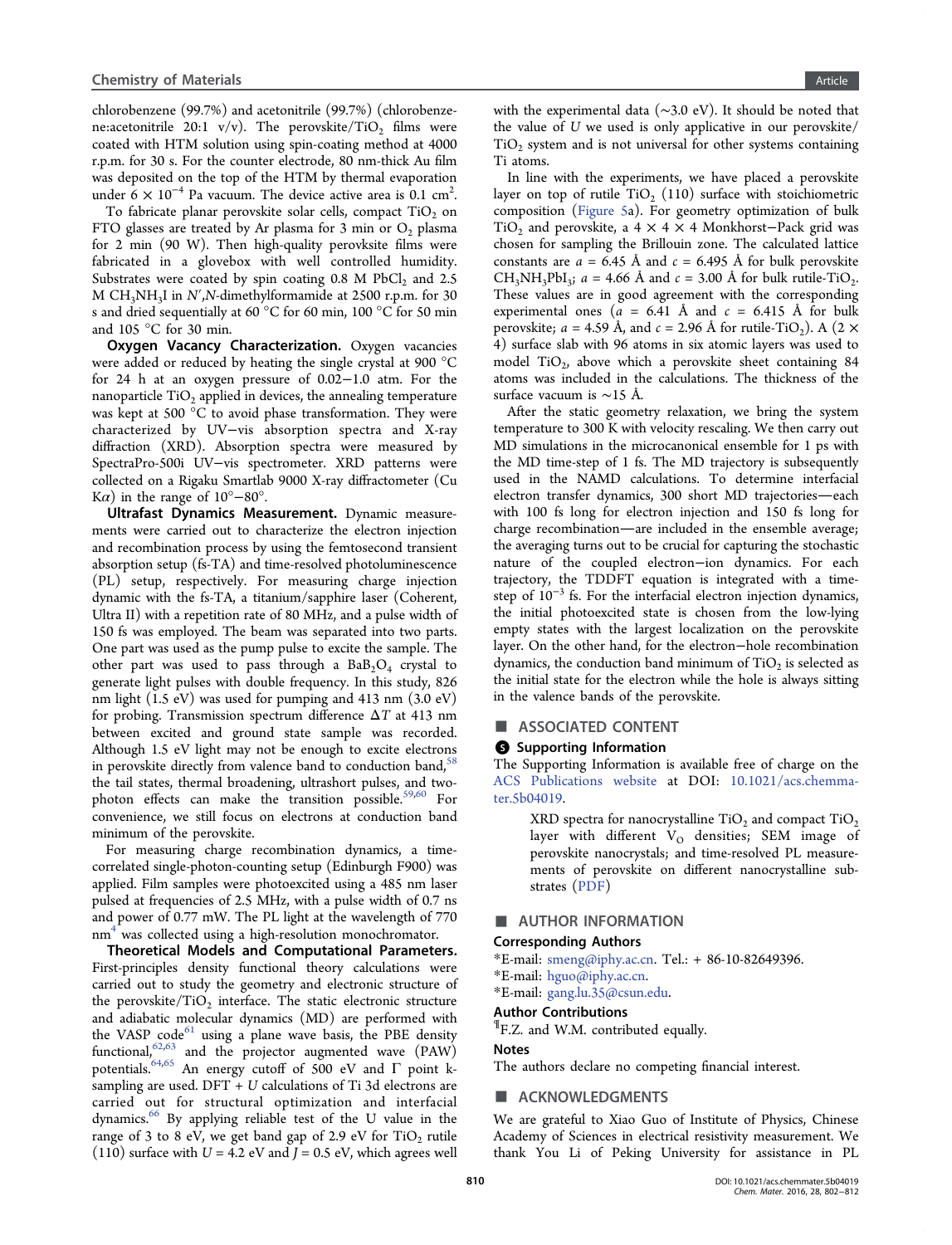<span id="page-9-0"></span>measurement. This work was supported by the National Key Basic Research Program of China (Grant Nos. 2012CB921403, 2015CB921001), the National Natural Science Foundation of China (Grant Nos. 11222431, and 11574365), and the Strategic Priority Research Program (B) of the Chinese Academy of Sciences (Grant No. XDB07030100). The work at California State University Northridge was supported by the US National Science Foundation and the Army Research Office.

## ■ REFERENCES

(1) Burschka, J.; Pellet, N.; Moon, S.-J.; Humphry-Baker, R.; Gao, P.; Nazeeruddin, M. K.; Gratzel, M. Sequential deposition as a route to high-performance perovskite-sensitized solar cells. Nature 2013, 499, 316−319.

(2) Kim, H. S.; Lee, C. R.; Im, J. H.; Lee, K. B.; Moehl, T.; Marchioro, A.; Moon, S. J.; Humphry-Baker, R.; Y[um,](http://pubs.acs.org/action/showLinks?pmid=23842493&crossref=10.1038%2Fnature12340&coi=1%3ACAS%3A528%3ADC%252BC3sXhtFShtbzL) [J.](http://pubs.acs.org/action/showLinks?pmid=23842493&crossref=10.1038%2Fnature12340&coi=1%3ACAS%3A528%3ADC%252BC3sXhtFShtbzL) [H](http://pubs.acs.org/action/showLinks?pmid=23842493&crossref=10.1038%2Fnature12340&coi=1%3ACAS%3A528%3ADC%252BC3sXhtFShtbzL).; Moser, J. E.; Gratzel, M.; Park, N. G. Lead iodide perovskite sensitized all-solidstate submicron thin film mesoscopic solar cell with efficiency exceeding 9%. Sci. Rep. 2012, 2, 591.

(3) Liu, M.; Johnston, M. B.; Snaith, H. J. Efficient planar heterojunction [perovsk](http://pubs.acs.org/action/showLinks?pmid=22912919&crossref=10.1038%2Fsrep00591&coi=1%3ACAS%3A280%3ADC%252BC38bgtlCksw%253D%253D)ite solar cells by vapour deposition. Nature 2013, 501, 395−398.

(4) Stranks, S. D.; Eperon, G. E.; Grancini, G.; Menelaou, C.; Alcocer, M. J. P.; Leijtens, T.; Herz, L. M.; Petrozza, A.; Snait[h,](http://pubs.acs.org/action/showLinks?pmid=24025775&crossref=10.1038%2Fnature12509&coi=1%3ACAS%3A528%3ADC%252BC3sXhsVWrurbE) [H.](http://pubs.acs.org/action/showLinks?pmid=24025775&crossref=10.1038%2Fnature12509&coi=1%3ACAS%3A528%3ADC%252BC3sXhsVWrurbE) [J.](http://pubs.acs.org/action/showLinks?pmid=24025775&crossref=10.1038%2Fnature12509&coi=1%3ACAS%3A528%3ADC%252BC3sXhsVWrurbE) Electron-Hole Diffusion Lengths Exceeding 1 Micrometer in an Organometal Trihalide Perovskite Absorber. Science 2013, 342, 341− 344.

(5) Xing, G.; Mathews, N.; Sun, S.; Lim, S. S.; Lam, Y. M.; Grätzel, M.; Mhaisalkar, S.; Sum, T. C. Long-Range [Balanc](http://pubs.acs.org/action/showLinks?pmid=24136964&crossref=10.1126%2Fscience.1243982&coi=1%3ACAS%3A528%3ADC%252BC3sXhs1Wltr3K)ed Electron- and Hole-Transport Lengths in Organic-Inorganic CH<sub>3</sub>NH<sub>3</sub>PbI<sub>3</sub>. Science 2013, 342, 344−347.

(6) Snaith, H. J. Perovskites: The Emergence of a New Era fo[r Low-](http://pubs.acs.org/action/showLinks?pmid=24136965&crossref=10.1126%2Fscience.1243167&coi=1%3ACAS%3A528%3ADC%252BC3sXhs1Wltr3F)Cost, High-Efficiency Solar Cells. J. Phys. Chem. Lett. 2013, 4, 3623− 3630.

(7) Hao, F.; Stoumpos, C. C.; Chang, R. P. H.; Kanatzidis, M. G. Ano[malous](http://pubs.acs.org/action/showLinks?system=10.1021%2Fjz4020162&coi=1%3ACAS%3A528%3ADC%252BC3sXhsF2ls7rK) [Band](http://pubs.acs.org/action/showLinks?system=10.1021%2Fjz4020162&coi=1%3ACAS%3A528%3ADC%252BC3sXhsF2ls7rK) [Gap](http://pubs.acs.org/action/showLinks?system=10.1021%2Fjz4020162&coi=1%3ACAS%3A528%3ADC%252BC3sXhsF2ls7rK) [Behavior](http://pubs.acs.org/action/showLinks?system=10.1021%2Fjz4020162&coi=1%3ACAS%3A528%3ADC%252BC3sXhsF2ls7rK) [in](http://pubs.acs.org/action/showLinks?system=10.1021%2Fjz4020162&coi=1%3ACAS%3A528%3ADC%252BC3sXhsF2ls7rK) [Mixed](http://pubs.acs.org/action/showLinks?system=10.1021%2Fjz4020162&coi=1%3ACAS%3A528%3ADC%252BC3sXhsF2ls7rK) [Sn](http://pubs.acs.org/action/showLinks?system=10.1021%2Fjz4020162&coi=1%3ACAS%3A528%3ADC%252BC3sXhsF2ls7rK) [and](http://pubs.acs.org/action/showLinks?system=10.1021%2Fjz4020162&coi=1%3ACAS%3A528%3ADC%252BC3sXhsF2ls7rK) Pb Perovskites Enables Broadening of Absorption Spectrum in Solar Cells. J. Am. Chem. Soc. 2014, 136, 8094−8099.

(8) Pang, S.; Hu, H.; Zhang, J.; Lv, S.; Yu, Y.; Wei, F.; Qin, T.; Xu, [H.; Liu, Z](http://pubs.acs.org/action/showLinks?system=10.1021%2Fja5033259&pmid=24823301&coi=1%3ACAS%3A528%3ADC%252BC2cXotVahurw%253D).; Cui, G. NH<sub>2</sub>CH=NH<sub>2</sub>PbI<sub>3</sub>: An Alternative Orga[nolead](http://pubs.acs.org/action/showLinks?system=10.1021%2Fja5033259&pmid=24823301&coi=1%3ACAS%3A528%3ADC%252BC2cXotVahurw%253D) Iodide Perovskite Sensitizer for Mesoscopic Solar Cells. Chem. Mater. 2014, 26, 1485−1491.

(9) Qin, P.; Tanaka, S.; Ito, S.; Tetreault, N.; Manabe, K.; Nishino, H.; Nazeeruddin, M. K.; Gratzel, M. Inorganic hole co[nductor-based](http://pubs.acs.org/action/showLinks?system=10.1021%2Fcm404006p&coi=1%3ACAS%3A528%3ADC%252BC2cXpslCgsg%253D%253D) lead halide perovskite solar cells with 12.4% conversion efficiency. Nat. Commun. 2014, 5, 3834.

(10) Noh, J. H.; Im, S. H.; Heo, J. H.; Mandal, T. N.; Seok, [S. I.](http://pubs.acs.org/action/showLinks?pmid=24815001&coi=1%3ACAS%3A528%3ADC%252BC2cXhvF2mtbjN) Chemical Management for Colorful, Efficient, and Stable Inorganic− [Organic](http://pubs.acs.org/action/showLinks?pmid=24815001&coi=1%3ACAS%3A528%3ADC%252BC2cXhvF2mtbjN) Hybrid Nanostructured Solar Cells. Nano Lett. 2013, 13, 1764−1769.

(11) Xiao, M.; Huang, F.; Huang, W.; Dkhissi, Y.; Zhu, Y.; Etheridge, J.; Gray-Weale, A.; Bach, U.; Cheng, Y.-B.[;](http://pubs.acs.org/action/showLinks?system=10.1021%2Fnl400349b&pmid=23517331&coi=1%3ACAS%3A528%3ADC%252BC3sXksVyit7w%253D) [Spiccia,](http://pubs.acs.org/action/showLinks?system=10.1021%2Fnl400349b&pmid=23517331&coi=1%3ACAS%3A528%3ADC%252BC3sXksVyit7w%253D) L. A Fast Deposition-Crystallization Procedure for Highly Efficient Lead Iodide Perovskite Thin-Film Solar Cells. Angew. Chem., Int. Ed. 2014, 53, 9898−9903.

(12) Leyden, M. R.; Ono, L. K.; Raga, S. R.; Kato, Y.; Wang, S.; Qi, Y. High performance perovskite sola[r](http://pubs.acs.org/action/showLinks?pmid=25047967&crossref=10.1002%2Fanie.201405334&coi=1%3ACAS%3A528%3ADC%252BC2cXhtFyqurzE) [cells](http://pubs.acs.org/action/showLinks?pmid=25047967&crossref=10.1002%2Fanie.201405334&coi=1%3ACAS%3A528%3ADC%252BC2cXhtFyqurzE) [by](http://pubs.acs.org/action/showLinks?pmid=25047967&crossref=10.1002%2Fanie.201405334&coi=1%3ACAS%3A528%3ADC%252BC2cXhtFyqurzE) [hybrid](http://pubs.acs.org/action/showLinks?pmid=25047967&crossref=10.1002%2Fanie.201405334&coi=1%3ACAS%3A528%3ADC%252BC2cXhtFyqurzE) [chem](http://pubs.acs.org/action/showLinks?pmid=25047967&crossref=10.1002%2Fanie.201405334&coi=1%3ACAS%3A528%3ADC%252BC2cXhtFyqurzE)ical vapor deposition. J. Mater. Chem. A 2014, 2, 18742−18745.

(13) Nie, W.; Tsai, H.; Asadpour, R.; Blancon, J.-C.; Neukirch, A. J.; Gupta, G.; Crochet, J. J.; Chhowalla, M.; Tretiak, S.; Alam, M. A.; Wang, H.-[L.;](http://pubs.acs.org/action/showLinks?crossref=10.1039%2FC4TA04385E&coi=1%3ACAS%3A528%3ADC%252BC2cXhs1Wjsr7L) [Mohite,](http://pubs.acs.org/action/showLinks?crossref=10.1039%2FC4TA04385E&coi=1%3ACAS%3A528%3ADC%252BC2cXhs1Wjsr7L) [A.](http://pubs.acs.org/action/showLinks?crossref=10.1039%2FC4TA04385E&coi=1%3ACAS%3A528%3ADC%252BC2cXhs1Wjsr7L) D. High-efficiency solution-processed perovskite solar cells with millimeter-scale grains. Science 2015, 347, 522−525.

(14) Mei, A.; Li, X.; Liu, L.; Ku, Z.; Liu, T.; Rong, Y.; Xu, M.; Hu, M.; Chen, J.; Yang, Y.; Grätzel, M.; Han, H. A hole-co[nductor](http://pubs.acs.org/action/showLinks?pmid=25635093&crossref=10.1126%2Fscience.aaa0472&coi=1%3ACAS%3A528%3ADC%252BC2MXhsV2nsrg%253D)-free, fully printable mesoscopic perovskite solar cell with high stability. Science 2014, 345, 295−298.

(15) O'Mahony, F. T. F.; Lee, Y. H.; Jellett, C.; Dmitrov, S.; Bryant, D. T. J.; Durrant, J. R.; O'Regan, B. C.; Graetzel, M.; Nazeeruddin, M. K.; Haque, S. A. Improved environmental stability of organic lead trihalide perovskite-based photoactive-layers in the presence of mesoporous TiO<sub>2</sub>. *J. Mater. Chem. A* 2015, 3, 7219–7223.

(16) Jeon, N. J.; Noh, J. H.; Yang, W. S.; Kim, Y. C.; Ryu, S.; Seo, J.; Seok, S. I. Compos[itional engineering](http://pubs.acs.org/action/showLinks?crossref=10.1039%2FC5TA01221J&coi=1%3ACAS%3A528%3ADC%252BC2MXksVajurw%253D) of perovskite materials for highperformance solar cells. Nature 2015, 517, 476−480.

(17) Zhang, Y.; Liu, M.; Eperon, G. E.; Leijtens, T. C.; McMeekin, D.; Saliba, M.; Zhang, W.; de Bastiani, M.; Petrozza, A.; Herz, L. M.; Johnston, M. B.; Lin, [H.;](http://pubs.acs.org/action/showLinks?pmid=25561177&crossref=10.1038%2Fnature14133&coi=1%3ACAS%3A528%3ADC%252BC2MXivF2msg%253D%253D) [Sna](http://pubs.acs.org/action/showLinks?pmid=25561177&crossref=10.1038%2Fnature14133&coi=1%3ACAS%3A528%3ADC%252BC2MXivF2msg%253D%253D)ith, H. J. Charge selective contacts, mobile ions and anomalous hysteresis in organic-inorganic perovskite solar cells. Mater. Horiz. 2015, 2, 315−322.

(18) Kim, H.-S.; Park, N.-G. Parameters Affecting I−V Hysteresis of CH3NH3PbI3 Perovskite Solar Cells: Effects of Perovskite Crystal Size and Mesop[orous](http://pubs.acs.org/action/showLinks?crossref=10.1039%2FC4MH00238E&coi=1%3ACAS%3A528%3ADC%252BC2MXjs1Kntb8%253D) TiO<sub>2</sub> Layer. *J. Phys. Chem. Lett.* 2014, 5, 2927–2934. (19) Chen, H.-W.; Sakai, N.; Ikegami, M.; Miyasaka, T. Emergence of

Hysteresis and Transient Ferroelectric Response in Organo-Lead Halide Perovskite Solar Cells. *[J.](http://pubs.acs.org/action/showLinks?system=10.1021%2Fjz501392m&pmid=26278238&coi=1%3ACAS%3A528%3ADC%252BC2cXhtleqtrrM) [Phys.](http://pubs.acs.org/action/showLinks?system=10.1021%2Fjz501392m&pmid=26278238&coi=1%3ACAS%3A528%3ADC%252BC2cXhtleqtrrM) [Chem.](http://pubs.acs.org/action/showLinks?system=10.1021%2Fjz501392m&pmid=26278238&coi=1%3ACAS%3A528%3ADC%252BC2cXhtleqtrrM) [Let](http://pubs.acs.org/action/showLinks?system=10.1021%2Fjz501392m&pmid=26278238&coi=1%3ACAS%3A528%3ADC%252BC2cXhtleqtrrM)t.* 2015, 6, 164-169.

(20) Kutes, Y.; Ye, L.; Zhou, Y.; Pang, S.; Huey, B. D.; Padture, N. P. Direct Observation of Ferroe[lectric Domains in](http://pubs.acs.org/action/showLinks?system=10.1021%2Fjz502429u&pmid=26263106&coi=1%3ACAS%3A528%3ADC%252BC2cXitFehsL3K) Solution-Processed CH<sub>3</sub>NH<sub>3</sub>PbI<sub>3</sub> Perovskite Thin Films. *J. Phys. Chem. Lett.* 2014, 5, 3335−3339.

(21) Frost, J. M.; Butler, K. T.; Brivio, F.; Hendon, C. H.; van Schilfgaarde, M.; Walsh, A. Atomistic [Origins](http://pubs.acs.org/action/showLinks?system=10.1021%2Fjz501697b&pmid=26278441&coi=1%3ACAS%3A528%3ADC%252BC2cXhsFCjsbrO) [of](http://pubs.acs.org/action/showLinks?system=10.1021%2Fjz501697b&pmid=26278441&coi=1%3ACAS%3A528%3ADC%252BC2cXhsFCjsbrO) [High-Perfo](http://pubs.acs.org/action/showLinks?system=10.1021%2Fjz501697b&pmid=26278441&coi=1%3ACAS%3A528%3ADC%252BC2cXhsFCjsbrO)rmance in Hybrid Halide Perovskite Solar Cells. Nano Lett. 2014, 14, 2584− 2590.

(22) Beilsten-Edmands, J.; Eperon, G. E.; Johnson, R. D.; Snaith, H. J.; Radaelli, P. G. Non-ferroelectric [nature](http://pubs.acs.org/action/showLinks?system=10.1021%2Fnl500390f&pmid=24684284&coi=1%3ACAS%3A528%3ADC%252BC2cXltF2nu7Y%253D) [of](http://pubs.acs.org/action/showLinks?system=10.1021%2Fnl500390f&pmid=24684284&coi=1%3ACAS%3A528%3ADC%252BC2cXltF2nu7Y%253D) the conductance hysteresis in CH<sub>3</sub>NH<sub>3</sub>PbI<sub>3</sub> perovskite-based photovoltaic devices. Appl. Phys. Lett. 2015, 106, 173502.

(23) Eames, C.; Frost, J. M.; Barnes, P. R.; O'Regan, B. C.; Walsh, A.; Islam, M. S. Ionic transport in hybrid lead iodide perovskite solar cells. [Nat.](http://pubs.acs.org/action/showLinks?crossref=10.1063%2F1.4919109&coi=1%3ACAS%3A528%3ADC%252BC2MXnt1Witrw%253D) [Commun.](http://pubs.acs.org/action/showLinks?crossref=10.1063%2F1.4919109&coi=1%3ACAS%3A528%3ADC%252BC2MXnt1Witrw%253D) 2015, 6, 7497.

(24) Eperon, G. E.; Paterno, G. M.; Sutton, R. J.; Zampetti, A.; Haghighirad, A. A.; Cacialli, F.; Snaith, H. J. Inorganic caesium lead [iodide](http://pubs.acs.org/action/showLinks?pmid=26105623&crossref=10.1038%2Fncomms8497&coi=1%3ACAS%3A528%3ADC%252BC2MXhtF2ktr3L) [perovsk](http://pubs.acs.org/action/showLinks?pmid=26105623&crossref=10.1038%2Fncomms8497&coi=1%3ACAS%3A528%3ADC%252BC2MXhtF2ktr3L)ite solar cells. J. Mater. Chem. A 2015, 3, 19688−19695. (25) Tress, W.; Marinova, N.; Moehl, T.; Zakeeruddin, S. M.; Nazeeruddin, M. K.; Gratzel, M. Understanding the rate-dependent JV hysteresis, slow time c[omponent,](http://pubs.acs.org/action/showLinks?crossref=10.1039%2FC5TA06398A&coi=1%3ACAS%3A528%3ADC%252BC2MXhsVGjtbbJ) [and](http://pubs.acs.org/action/showLinks?crossref=10.1039%2FC5TA06398A&coi=1%3ACAS%3A528%3ADC%252BC2MXhsVGjtbbJ) [a](http://pubs.acs.org/action/showLinks?crossref=10.1039%2FC5TA06398A&coi=1%3ACAS%3A528%3ADC%252BC2MXhsVGjtbbJ)ging in  $CH<sub>3</sub>NH<sub>3</sub>PbI<sub>3</sub>$ perovskite solar cells: the role of a compensated electric field. Energy

Environ. Sci. 2015, 8, 995−1004. (26) Shao, Y.; Xiao, Z.; Bi, C.; Yuan, Y.; Huang, J. Origin and elimination of photocurrent hysteresis by fullerene passivat[ion](http://pubs.acs.org/action/showLinks?crossref=10.1039%2FC4EE03664F&coi=1%3ACAS%3A528%3ADC%252BC2MXjtVGhsQ%253D%253D) [in](http://pubs.acs.org/action/showLinks?crossref=10.1039%2FC4EE03664F&coi=1%3ACAS%3A528%3ADC%252BC2MXjtVGhsQ%253D%253D) CH<sub>3</sub>NH<sub>3</sub>PbI<sub>3</sub> planar heterojunction solar cells. *Nat. Commun.* 2014, 5, 5784.

(27) Xiao, Z.; Bi, C.; Shao, Y.; Dong, Q.; Wang, Q.; Yuan, Y.; Wang, C.; Gao, Y.; Huang, J. Efficient, High Yield [Perovskite](http://pubs.acs.org/action/showLinks?pmid=25503258&crossref=10.1038%2Fncomms6784&coi=1%3ACAS%3A280%3ADC%252BC2MvgtFClsA%253D%253D) [Pho](http://pubs.acs.org/action/showLinks?pmid=25503258&crossref=10.1038%2Fncomms6784&coi=1%3ACAS%3A280%3ADC%252BC2MvgtFClsA%253D%253D)tovoltaic Devices Grown by Interdiffusion of Solution-Processed Precursor Stacking Layers. Energy Environ. Sci. 2014, 7, 2619−2623.

(28) Xu, J.; Buin, A.; Ip, A. H.; Li, W.; Voznyy, O.; Comin, R.; Yuan, M.; Jeon, S.; Ning, Z.; McDowell, J. J.; Kanjanaboos, P.; Sun, J.-P.; Lan, X.; Quan, L. N.; [Kim,](http://pubs.acs.org/action/showLinks?crossref=10.1039%2FC4EE01138D&coi=1%3ACAS%3A528%3ADC%252BC2cXht1CltL3P) [D.](http://pubs.acs.org/action/showLinks?crossref=10.1039%2FC4EE01138D&coi=1%3ACAS%3A528%3ADC%252BC2cXht1CltL3P) [H.;](http://pubs.acs.org/action/showLinks?crossref=10.1039%2FC4EE01138D&coi=1%3ACAS%3A528%3ADC%252BC2cXht1CltL3P) [Hill,](http://pubs.acs.org/action/showLinks?crossref=10.1039%2FC4EE01138D&coi=1%3ACAS%3A528%3ADC%252BC2cXht1CltL3P) [I.](http://pubs.acs.org/action/showLinks?crossref=10.1039%2FC4EE01138D&coi=1%3ACAS%3A528%3ADC%252BC2cXht1CltL3P) G.; Maksymovych, P.; Sargent, E. H. Perovskite-fullerene hybrid materials suppress hysteresis in planar diodes. Nat. Commun. 2015, 6, 7081.

(29) Zhao, Y.; Liang, C.; Zhang, H.; Li, D.; Tian, D.; Li, G.; Jing, X.; Zhang, W.; Xiao, W.; Liu, Q.; Zhang, F.; He, Z. Anomalously large interfac[e](http://pubs.acs.org/action/showLinks?pmid=25953105&crossref=10.1038%2Fncomms8081&coi=1%3ACAS%3A280%3ADC%252BC2MfitVWntg%253D%253D) [charge](http://pubs.acs.org/action/showLinks?pmid=25953105&crossref=10.1038%2Fncomms8081&coi=1%3ACAS%3A280%3ADC%252BC2MfitVWntg%253D%253D) [in](http://pubs.acs.org/action/showLinks?pmid=25953105&crossref=10.1038%2Fncomms8081&coi=1%3ACAS%3A280%3ADC%252BC2MfitVWntg%253D%253D) polarity-switchable photovoltaic devices: an indication of mobile ions in organic-inorganic halide perovskites. Energy Environ. Sci. 2015, 8, 1256−1260.

(30) Xiao, Z.; Yuan, Y.; Shao, Y.; Wang, Q.; Dong, Q.; Bi, C.; Sharma, P.; Gruverman, A.; Huang, J. Giant switchable photovoltaic [effect](http://pubs.acs.org/action/showLinks?crossref=10.1039%2FC4EE04064C&coi=1%3ACAS%3A528%3ADC%252BC2MXislegsLw%253D) [in](http://pubs.acs.org/action/showLinks?crossref=10.1039%2FC4EE04064C&coi=1%3ACAS%3A528%3ADC%252BC2MXislegsLw%253D) [organome](http://pubs.acs.org/action/showLinks?crossref=10.1039%2FC4EE04064C&coi=1%3ACAS%3A528%3ADC%252BC2MXislegsLw%253D)tal trihalide perovskite devices. Nat. Mater. 2015, 14, 193−198.

(31) van Reenen, S.; Kemerink, M.; Snaith, H. J. Modeling Anomalous Hysteresis in Perovskite Solar Cells. *J. [Phys.](http://pubs.acs.org/action/showLinks?pmid=25485985&crossref=10.1038%2Fnmat4150&coi=1%3ACAS%3A528%3ADC%252BC2cXitVCks77I) [Chem](http://pubs.acs.org/action/showLinks?pmid=25485985&crossref=10.1038%2Fnmat4150&coi=1%3ACAS%3A528%3ADC%252BC2cXitVCks77I). Lett.* 2015, 6, 3808−3814.

(32) Nagaoka, H.; Ma, F.; deQuilettes, D. W.; Vorpahl, S. M.; Glaz, M. S.; Colbert, A. E.; Ziffer, M. E.; Ginger, D. S. Z[r](http://pubs.acs.org/action/showLinks?system=10.1021%2Facs.jpclett.5b01645&pmid=26722875&coi=1%3ACAS%3A528%3ADC%252BC2MXhsVKls7fP) [Incorporation](http://pubs.acs.org/action/showLinks?system=10.1021%2Facs.jpclett.5b01645&pmid=26722875&coi=1%3ACAS%3A528%3ADC%252BC2MXhsVKls7fP) [into](http://pubs.acs.org/action/showLinks?system=10.1021%2Facs.jpclett.5b01645&pmid=26722875&coi=1%3ACAS%3A528%3ADC%252BC2MXhsVKls7fP)